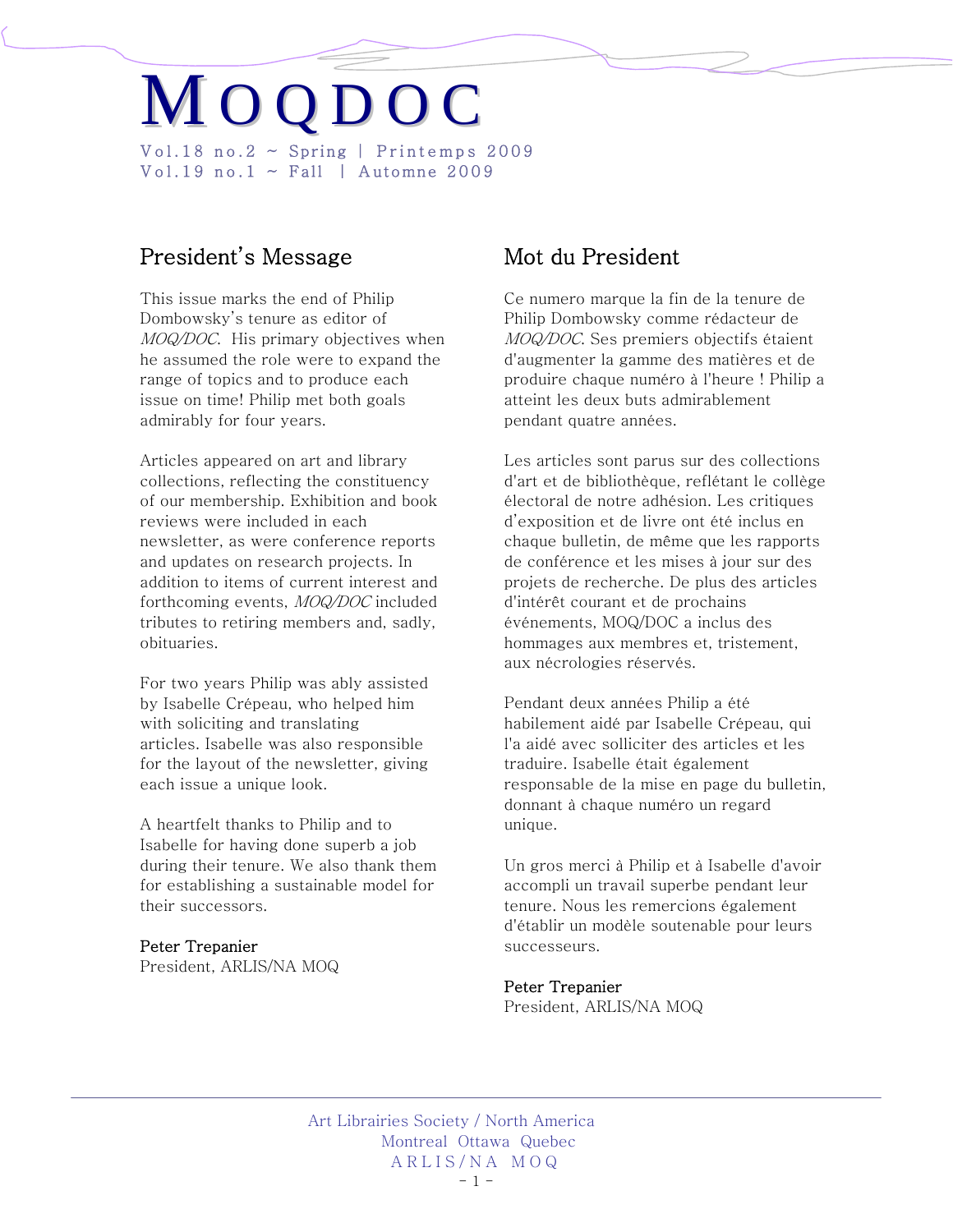# TABLE OF CONTENTS

Γ

| 2009 VRA Conference                      |                |
|------------------------------------------|----------------|
| Biographical Dictionary of               |                |
| Architects in Canada                     | 3              |
| Melva J. Dwyer Award                     |                |
| L'Espresso Book Machine                  | 5              |
| Sonderauftrages Linz Database            | 6              |
| Trois provinces, trois livres d'artistes | 8              |
| Robert Stacey Chronology                 | 1 <sub>0</sub> |
| CALENDAR   CALENDRIER                    | 18             |
| EXPOSITIONS   EXHIBITIONS                | 18             |
|                                          |                |

# 2009 VRA CONFERENCE

In March, I had the opportunity to attend the 27th Annual Conference of the Visual Resources Association through the support of an ARLIS/MOQ Special Travel Award. The conference, held in Toronto, was of interest to me as a graduating MLIS student with a background in the arts, and proved to be very informative and enjoyable. While I had not previously been involved with the VRA, I had come across their publications, and was particularly intrigued by conversations around such issues as image retrieval and storage, copyright, and the role of visual information in our world. During the course of this conference, I learned a great deal about all of these themes, and more.

Session highlights included administration of a Visual Resources centre; cataloguing images and optimizing search retrieval; integrating image databases such as ARTstor into an existing VR collection; and the ongoing transition from slide to digital resources. Exciting developments in technology were also explored, including ways in which a VR centre can use Web 2.0 tools to promote their collection and communicate with their staff. In addition to the above sessions (and many

more), the conference hosted a number of less formal meeting places for their members. "Birds of a feather" lunches gathered small groups together to chat with peers, whether they were new to the field or preparing to retire. "Ask the expert" talks, chapter meetings and a vendor slam helped to make the conference a busy and productive few days. Each day of the conference also featured a highlighted speech or session, such as the plenary session comparing American and Canadian copyright laws; Fair Use and Fair Dealing. Michael Edson gave a rousing keynote address; a discussion of information commons' and the role of large arts and cultural institutions like the Smithsonian in populating and promoting such methods of distribution and interaction.

Toronto offered some great sites to explore while taking a break from the meeting rooms; among those nearby were the new AGO, ROM, and OCA buildings. There were also a number of social events planned throughout the four days, such as the VRAffle, Tansey Event (featuring The Second City), walking tours, and a number of receptions. Perhaps most importantly, the conference proved to be a venue for colleagues to discuss best practices for the many issues a VR coordinator may run into on a daily basis. Especially in these uncertain times, much discussed at this year's conference, it is great to see that the VRA is an active and supportive community.

The VRA offers a conference mentorship program, which made the whole experience more approachable. I would highly recommend the program to anyone considering attending the conference in the future. More information about past and future conferences can be found at <http://www.vraweb.org/>

# Janet Rothney

MLIS McGill University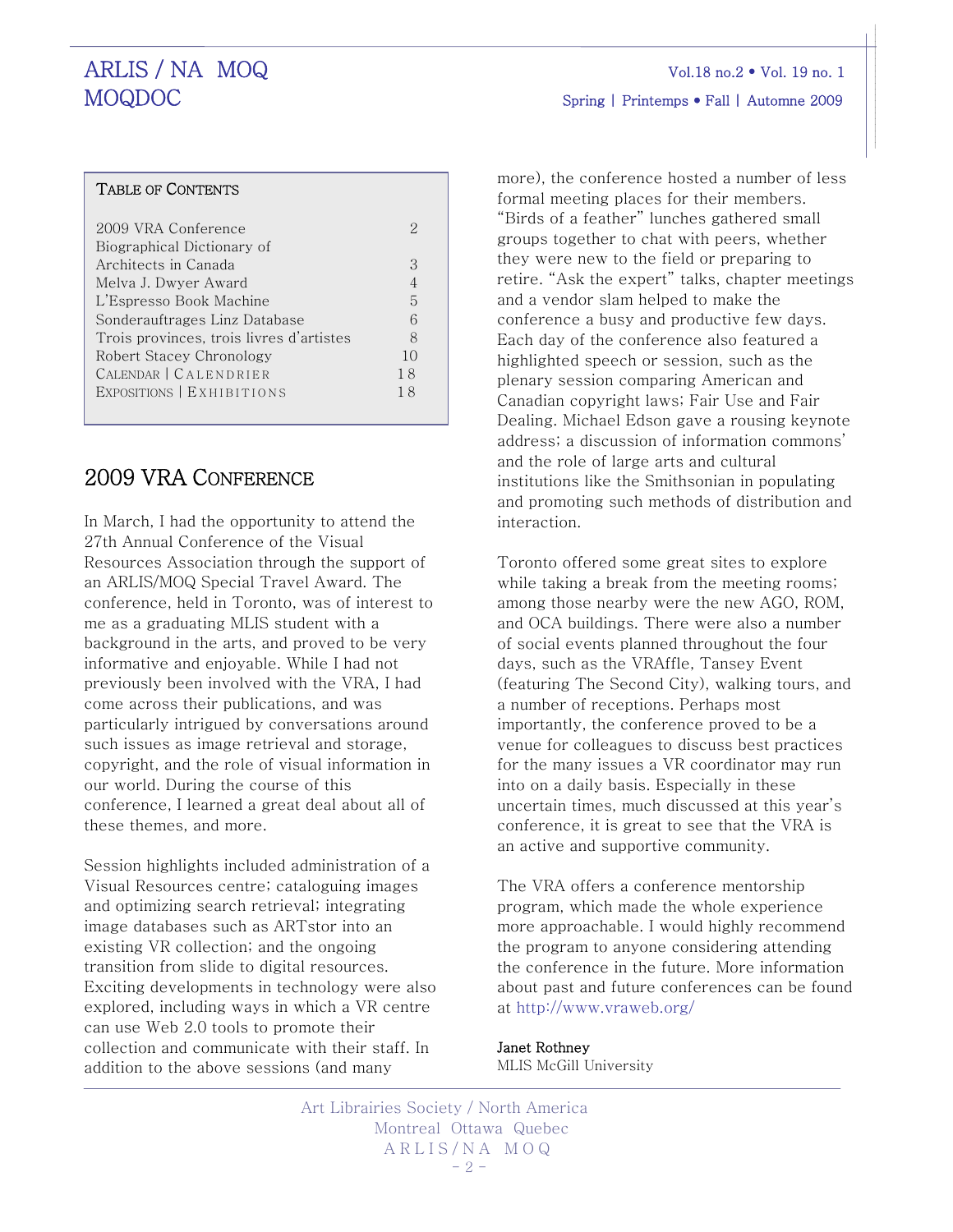# THE BIOGRAPHICAL DICTIONARY OF ARCHITECTS IN CANADA, 1800-1950

# <http://www.dictionaryofarchitectsincanada.org/>

The recent launch of The Biographical Dictionary of Architects in Canada, 1800-1950 marks the end of a long wait for an authoritative reference source covering architects in Canada. The free online database is the creation of Robert Hill, a registered architect working in Toronto with the firm Kuwabara Payne McKenna Blumberg. Hill began collecting data on architects working in Canada in the early 1980s, with an eye to publishing the Canadian equivalent of Howard Colvin's classic Biographical Dictionary of British Architects 1600-1840, which was first published in 1954. He has spent more than twenty years gathering information for this project.

| 1800 - 1950             | <b>Biographical Dictionary</b>              | of ARCHITECTS IN CANADA                                                                                            | Contact Us Conveigla                                                                                                                                                                                                                                                                                                                                                                                                                                                                                                                                                                                                                                                                                                                                                                                                                                                                                                                                                                                                                                                                                                                                                                                                                                                                                                                                                                                                                                                                                     |
|-------------------------|---------------------------------------------|--------------------------------------------------------------------------------------------------------------------|----------------------------------------------------------------------------------------------------------------------------------------------------------------------------------------------------------------------------------------------------------------------------------------------------------------------------------------------------------------------------------------------------------------------------------------------------------------------------------------------------------------------------------------------------------------------------------------------------------------------------------------------------------------------------------------------------------------------------------------------------------------------------------------------------------------------------------------------------------------------------------------------------------------------------------------------------------------------------------------------------------------------------------------------------------------------------------------------------------------------------------------------------------------------------------------------------------------------------------------------------------------------------------------------------------------------------------------------------------------------------------------------------------------------------------------------------------------------------------------------------------|
| <b>Introduction</b>     | Sources & Methodology                       | Ahherriations<br>Acknowledgements                                                                                  | Appendix                                                                                                                                                                                                                                                                                                                                                                                                                                                                                                                                                                                                                                                                                                                                                                                                                                                                                                                                                                                                                                                                                                                                                                                                                                                                                                                                                                                                                                                                                                 |
| <b>Architect Search</b> | Browne: 11<br>٠                             | hearch by Keyword:                                                                                                 | <b>National Inc.</b><br><b>Kover</b>                                                                                                                                                                                                                                                                                                                                                                                                                                                                                                                                                                                                                                                                                                                                                                                                                                                                                                                                                                                                                                                                                                                                                                                                                                                                                                                                                                                                                                                                     |
|                         | with buildings constructed in this country. |                                                                                                                    | professional, and it intentionally excludes those who work in a related trade such as a builder, contractor, entropreneur, carooner, surveyor or manus.<br>This website is intended to be an authoritative work of reference for the history of Cunadan architecture during the study period of 1800 to 1991, and it contains biographies of strucht<br>U700 architects who lived and worked in Canada as well as these architects who resided in the United States. Teltain and showhere, and the whom it is now possible to link their names<br>This Dictionary website lim away Canadias building of importance between 1800 and 1950 whose architect can be identified, together with exceptival information on the show of design,<br>contraction, alteration or demultion of the work. It is based on extensive asideal research conducted over a posial of twenty-four years, much of it sepublished, and provides critically<br>important information including the sames of many Conadian architects previously unknown, as well as references to many buildings whose authorship is recorded nowhere else. Every<br>citation of fact is hared on the original sources quoted in the entries. These entries include an accurate list of each architect's work, arranged in chronological order, and may also include<br>an assessment of his or her place in Canadian architectural history and, where appropriate, is accompanied by a comment on the order and architects mailty of the work. |
|                         |                                             | of accurate and early accessible source information which, in many cases, is presented between for the first time. | It is inexplicable that, despite the voluntame mayber of books on Canadian art and artics, that fewer than 20 monographs exist on Canadian architects from the study period of this<br>Dictionary. Even more purchas is the fact that internationally resovered Canadian architects such an Frank Darling (visuor of the British RIBA Gold Medal is 1913) and Bleacy<br>Spreatt (winner of an American ALA Modal in 1924) have set to be the subject of a monograph devoted to their career and work. The reasons for this may be linked develo to the lack                                                                                                                                                                                                                                                                                                                                                                                                                                                                                                                                                                                                                                                                                                                                                                                                                                                                                                                                              |
|                         |                                             |                                                                                                                    | The Dictionary website is intended to convert fits includence, by multing available a substantial amount of information in the firm of hard, anortainable facts that have been too difficult to<br>locate, or too time-communing to gather from abscure sources and collections scattered across the country. It is loped that this website will prove useful to anyone interested in Canadian<br>architecture, including arademics, historians, conservationists, architects, planners, students, besitage officers, and to those with an interest in the rich and varied architectural besitage of                                                                                                                                                                                                                                                                                                                                                                                                                                                                                                                                                                                                                                                                                                                                                                                                                                                                                                     |

On the site's introductory page, Hill recalls his frustration with the small number of monographs available on Canadian architects in comparison with the vast number of books on Canadian art and artists, leading to his conclusion that the discrepancy was "linked directly to the lack of accurate and easily accessible source information on Canadian architects." The Biographical Dictionary of Architects in Canada, in Hill's words, is meant

"to correct this imbalance, by making available a substantial amount of information in the form of hard ascertainable facts that have been too difficult to locate, or too time-consuming to gather from obscure sources and collections scattered across the country. It is hoped that this website will prove useful to anyone interested in Canadian architecture, including academics, historians, conservationists, architects, planners, students, heritage officers, and to those with an interest in the rich and varied architectural heritage of Canada."

Hill originally thought that he would produce a print version of the dictionary, but in time realized that the Internet was an ideal solution for the project, allowing him to update information as needed. Hill regards his database as a work in progress and encourages researchers to send additional information by using the contact details provided on the website.

The database, currently comprising approximately 60,000 entries, can be searched by keyword (e.g., architect, building owner, name of city of town, building type) or by scrolling through an alphabetical list of architects. A typical entry consists of the following: the name of the architect (sometimes with biographical information), a chronological list of projects, and the name of the firm associated with each project. For example, the page devoted to the Montreal architect Alfred Leslie Perry, for presents a chronological list of works under the headings "Perry & Luke", "Perry, Luke, & Little", and "A. Leslie Perry."

Throughout the database, each reference to a work includes the original building name, the year of construction, and, if known, the date of alterations, demolition, or destruction by fire. Many of the listed works are followed by references to sources that confirm attribution.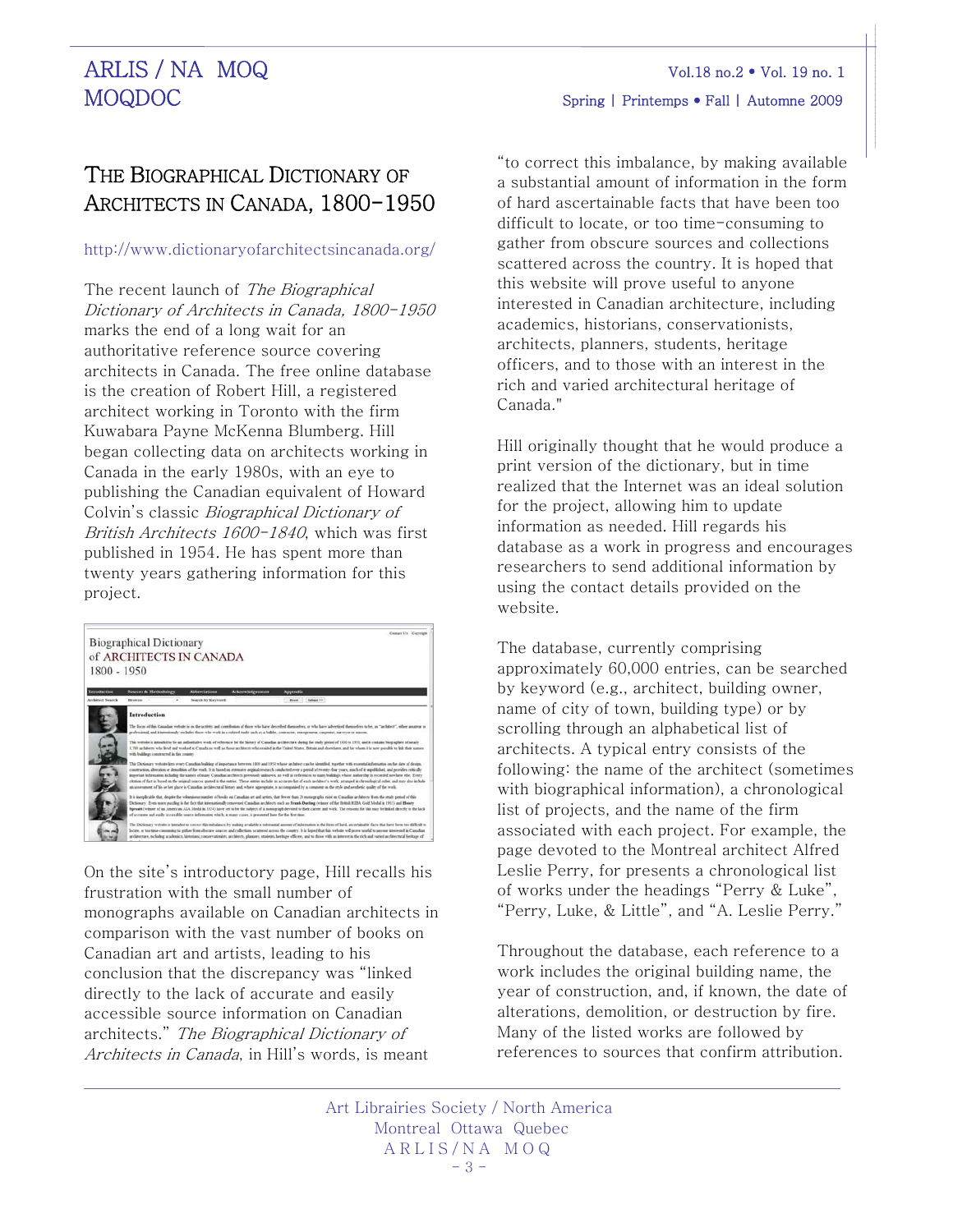Thus far, biographies have been written for approximately 1,700 architects, with more to follow.

The database also lists foreign architects who worked in Canada. Included, for example, is a page devoted to the Detroit-based architect Albert Kahn (1869-1942), who designed several buildings in the Windsor area, as well as in Winnipeg, Regina, Medicine Hat, and other cities.

The project was funded primarily by major grants from the Social Sciences and Humanities Research Council, the Canada Council for the Arts, the Ontario Arts Council, the Ontario Heritage Foundation, the Samuel and Saidye Bronfman Foundation, and the Massey Foundation. Robert Hill deserves the highest praise for his commitment and perseverance in creating The Biographical Dictionary of Architects in Canada, a major contribution to the study of architecture in Canada

### Philip Dombowsky

National Gallery of Canada Library and Archives

# MELVA J. DWYER AWARD

The Melva J. Dwyer Award was established in recognition of the contribution made to the field of art librarianship by Melva Dwyer,



former head of the Fine Arts Library, University of British Columbia. It is given to the creators of exceptional reference or research tools related to Canadian art and architecture. This was exemplified by Winnipeg Modern: Architecture 1945-1975,

University of Manitoba Press, 2006, edited by

Dr. Serena Keshavjee and designed by Herb Enns.

The 2008/09 award was administered by me Liv Valmestad, Chair of ARLIS/NA Canada, and a jury that consisted of Larissa Beringer, Emily Carr University of Art + Design, Eva Revitt, Grant MacEwen College, and Cyndie Campbell, National Gallery of Canada. I want to take this opportunity to thank everyone on the jury and especially Larissa, who also managed to give birth during the deliberation process.

One interesting characteristic of the nominations this year, were that the strongest titles were in the area of architecture. This could be attributed to the change in Canada Council funding structure, where during the last 3 years, calls for grants have been made specifically for architectural projects. Honourable mentions go to: *Building New* Brunswick: an Architectural History by John Leroux, 2008 and Insight and On Site: the Architecture of Diamond and Schmitt, by Jack Diamond, Don Gillmor, Donald Schmitt 2008.

Scholarly in approach, but accessible to anyone with an interest in urbanity and modern architecture in North America, Winnipeg Modern: Architecture 1945-1975 embodies the elegance and beauty of the Modernist period. It includes critical and historical essays on the aesthetic and social project of Modernist architecture in Winnipeg, biographies of Manitoba architects and designers and a twenty-three page bibliography! In addition to plans, drawings, and elevations, this book is lavishly illustrated with 300 photographs from provincial archives, and the private archives of architect Henry Kalen, and contemporary photographer Martin Tessler.

According to the designer Herb Enns, the design of the book, was strategically and fundamentally conceived as an homage to Dean John Russell, who built the Architecture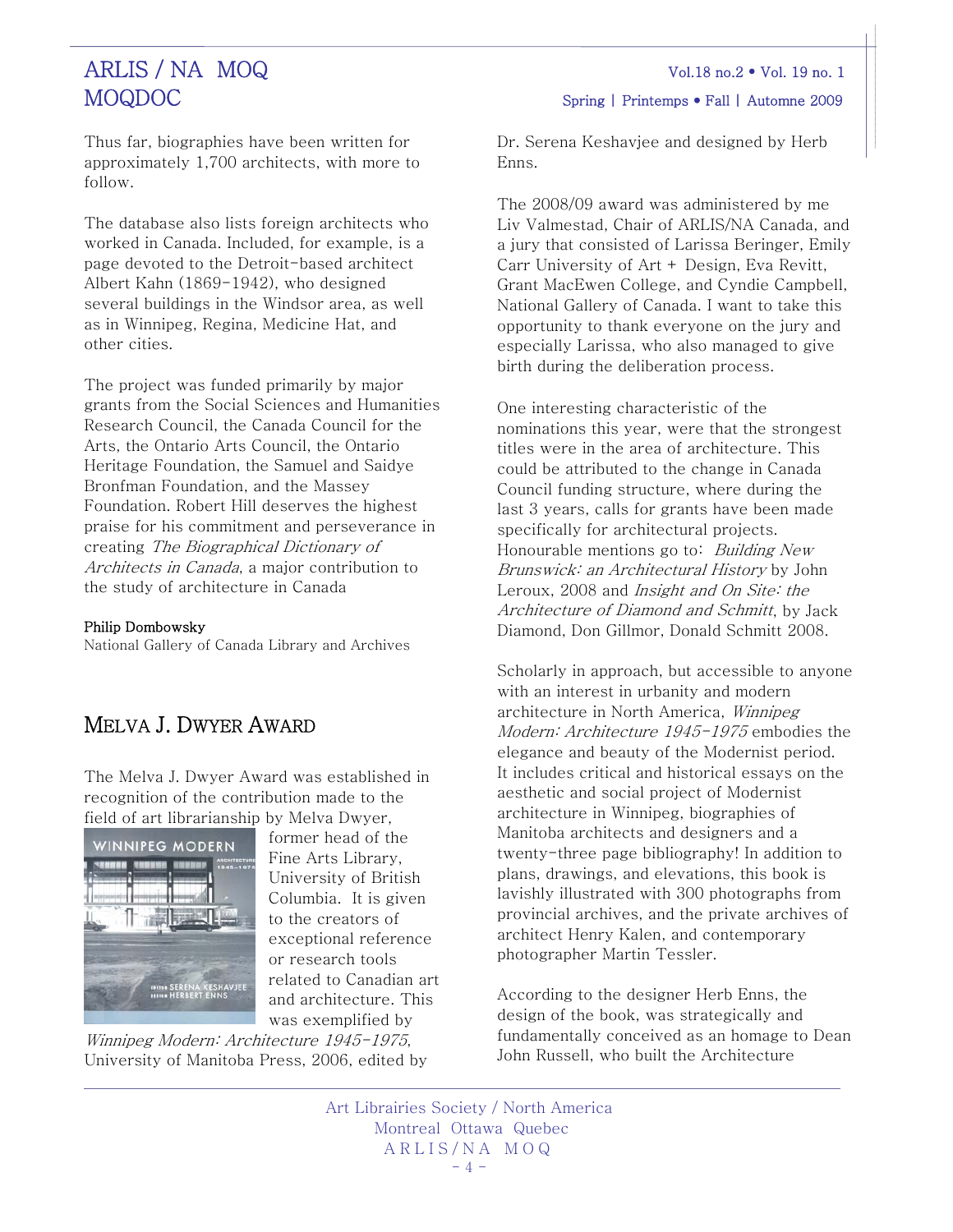Program at the University of Manitoba to national and international prominence (see John



A. Russell Building, designed by James Donahue, 1959, left). The horizontal gray motif of the book is an abstraction of the facade of

the John A. Russell Building, a modernist gem on the Prairies. " I was trying to link the book with the building and with his legacy."

Beginning in the 1940s, Dean John A. Russell (previously from MIT), nurtured a strong tradition of Modernist design with close connections to architectural giants of the  $20<sup>th</sup>$ century such as Mies van der Rohe and Walter Gropius. Under Russell's guidance, a generation of young architects, including James Donahue and David Thordarson, adapted the principles of European Modernism to the prairie geography. Other nationally renowned

Winnipeg architects, such as Étienne Gaboury and Gustavo da Roza, also left a lasting Modernist mark on Winnipeg's skyline and private residences. (To the right is the Winnipeg Art Gallery designed by Gustavo da Roza, 1971).



# Liv Valmestad

Art Librarian Architecture/Fine Arts Library University of Manitoba Chair, ARLIS/NA Canada

# UNE AUTRE PAGE DANS L'HISTOIRE DU LIVRE ET DE L'IMPRIMERIE : L'« ESPRESSO BOOK MACHINE »

Dernièrement je suis allée à une conférence donnée par un bibliothécaire de renom. Il mentionnait (est-ce nouveau?) que la plupart des utilisateurs de bibliothèques universitaires aimaient percevoir celles-ci comme des « cathédrales du savoir » mais, qu'avec l'avènement des technologies, elles étaient aussi devenues ni plus ni moins des « stations de service ». L'Espresso Book Machine (EBM) contribuera certainement à maintenir cette image. Néanmoins, elle modifiera aussi notre accès au livre, à la connaissance et au savoir d'une façon caractéristique de notre temps : facilité et rapidité.

Inventée en 2006 par la compagnie new yorkaise On Demand Books, cette nouvelle machine fait en ce moment son apparition dans des bibliothèques et des librairies. Cette autre mutation technologique nous amène un pas plus loin dans l'évolution de l'imprimé et de sa distribution : une presse moderne, autonome et « intelligente », qui fabrique un livre complet sur demande, à la manière d'une distributrice automatique. À partir d'un fichier numérique, ce robot imprime, plie, coupe, colle et relie avec couverture molle couleur un exemplaire semblable à l'original.

# Les avantages

Rapide (environ 20 pages par minute), économique (environ 1 sou par page), cette machine permet l'accès aux livres numérisés, particulièrement aux documents épuisés et rares. Non seulement la EBM contribue à la protection des originaux, mais, dans un contexte de souci environnemental, elle évite le transport relié à la distribution : une économie de 5.8 kg d'émissions de carbone par exemplaire (1). L'impression sur demande élimine aussi l'entreposage, les retours et la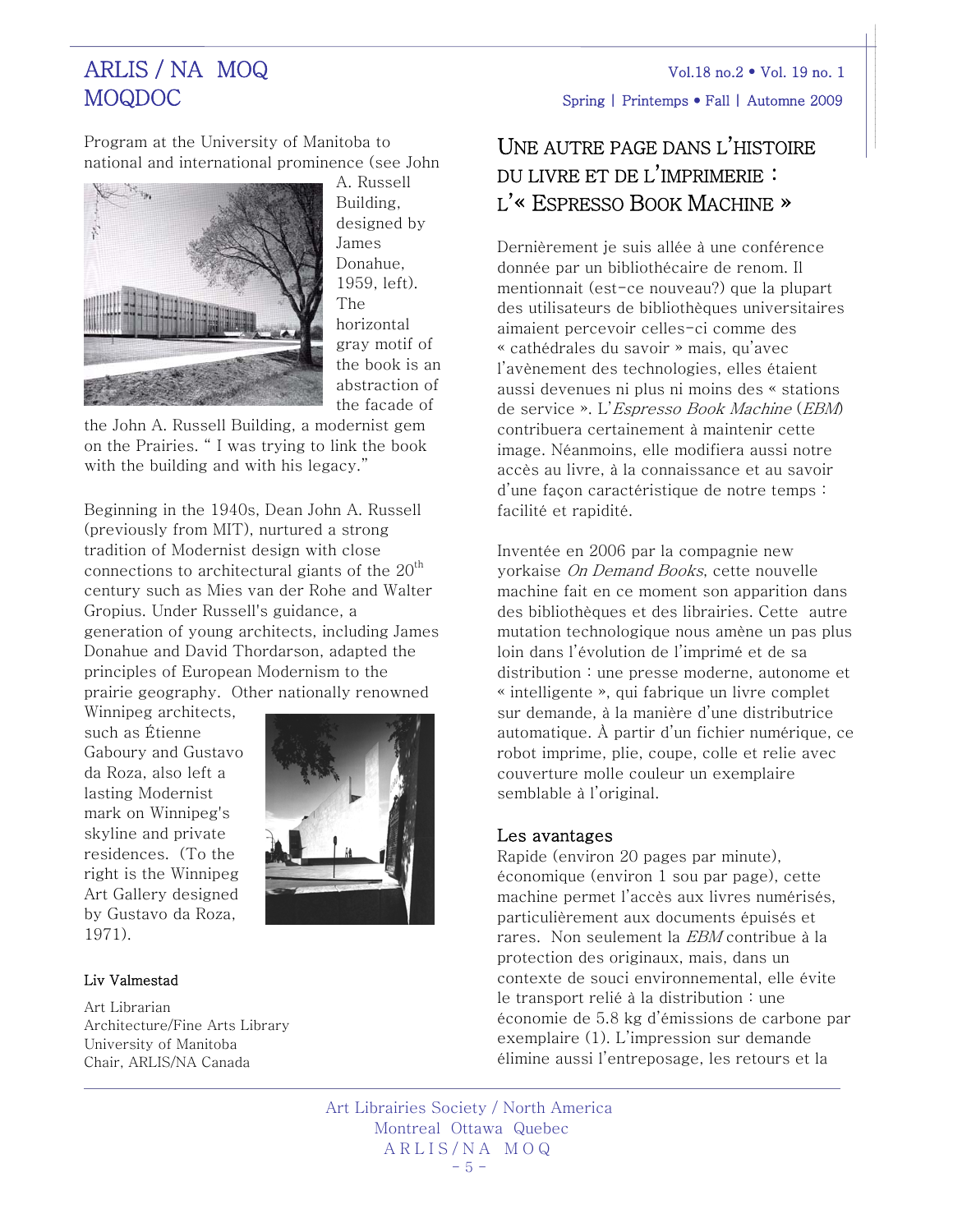destruction des livres invendus. En ce qui concerne les droits d'auteurs, l'éditeur conserve la propriété et le contrôle du contenu. En effet, le réseau EBM envoie des fichiers numériques à la machine qui retransmet à l'éditeur les données reliées aux redevances.

# Où trouver ces machines à fabriquer des livres?

La première *EBM* a été installée le 21 juin 2007 à la New York Public Library Science, Industry and Business Library  $(2)$ .  $\Lambda$  ce jour, une douzaine de bibliothèques et de librairies l'ont acquise. Au Canada, les librairies des université de l'Alberta, de Waterloo et de McMaster offrent cette formule de microédition aux étudiants. D'ici le début de l'été, les utilisateurs de la bibliothèque McLennan de l'Université McGill, pourront imprimer des exemplaires de la collection des livres rares ou tout autre document numérisé appartenant au domaine publique.



Facilité, rapidité, société du « consommer/jeter », ce n'est pas demain que nous allons ralentir. Cette nouvelle machine offre cependant un compromis fort louable face aux livres électroniques et aux documents

« pdf » en procurant certainement un repos pour les yeux. Clin d'œil à Gutenberg, cette invention fait un autre pied de nez aux visionnaires qui prédisaient la fin du livre et une société sans papier.

Pour plus d'information :

le site Internet de Books on Demand <http://www.ondemandbooks.com/home.html>

Une EBM en action en temps réel sur YouTube

# MOQDOC Spring | Printemps • Fall | Automne 2009

<http://www.youtube.com/watch?v=JMFh5axDKWU>

Un article dans le quotidien montréalais Le Devoir : Le règne de la micro-édition est-il arrivé? par Isabelle Paré, Samedi 28 et dimanche 29 mars 2009, p.F2.

(1) OECD launches a new primer on sustainable development using Espresso Book Machine supplied by DA Group. Décembre 2008. DA Information Service <http://www.dadirect.com.au/Welcome/ebm.asp>

(2) Des versions expérimentales beta ont été installées en 2006 à la World Bank Infoshop (Washington D.C.) et à la bibliothèque d'Alexandrie (Égypte).

Source de l'image : site Internet de *Books on* Demand

#### Isabelle Crépeau

Centre Canadien d'Architecture

# DATENBANK "SAMMLUNG DES SONDERAUFTRAGES LINZ"

<http://www.dhm.de/datenbank/linzdb/>

Adolf Hitler's private art collection, hidden in salt mines near Salzburg, Austria, during the final days of the Second World War before it was confiscated by Allied forces in 1945, is now accessible in the form of an online image database thanks to the German Historical Museum in cooperation with the German Federal Office for Central Services and Unresolved Property Issues (BADV). The database contains images of more than 4,700 paintings, sculptures, furniture, porcelain, and tapestries that Hitler and his agents either purchased on the international art market or appropriated from confiscated property between the end of the 1930s and 1945. The works were intended mainly for the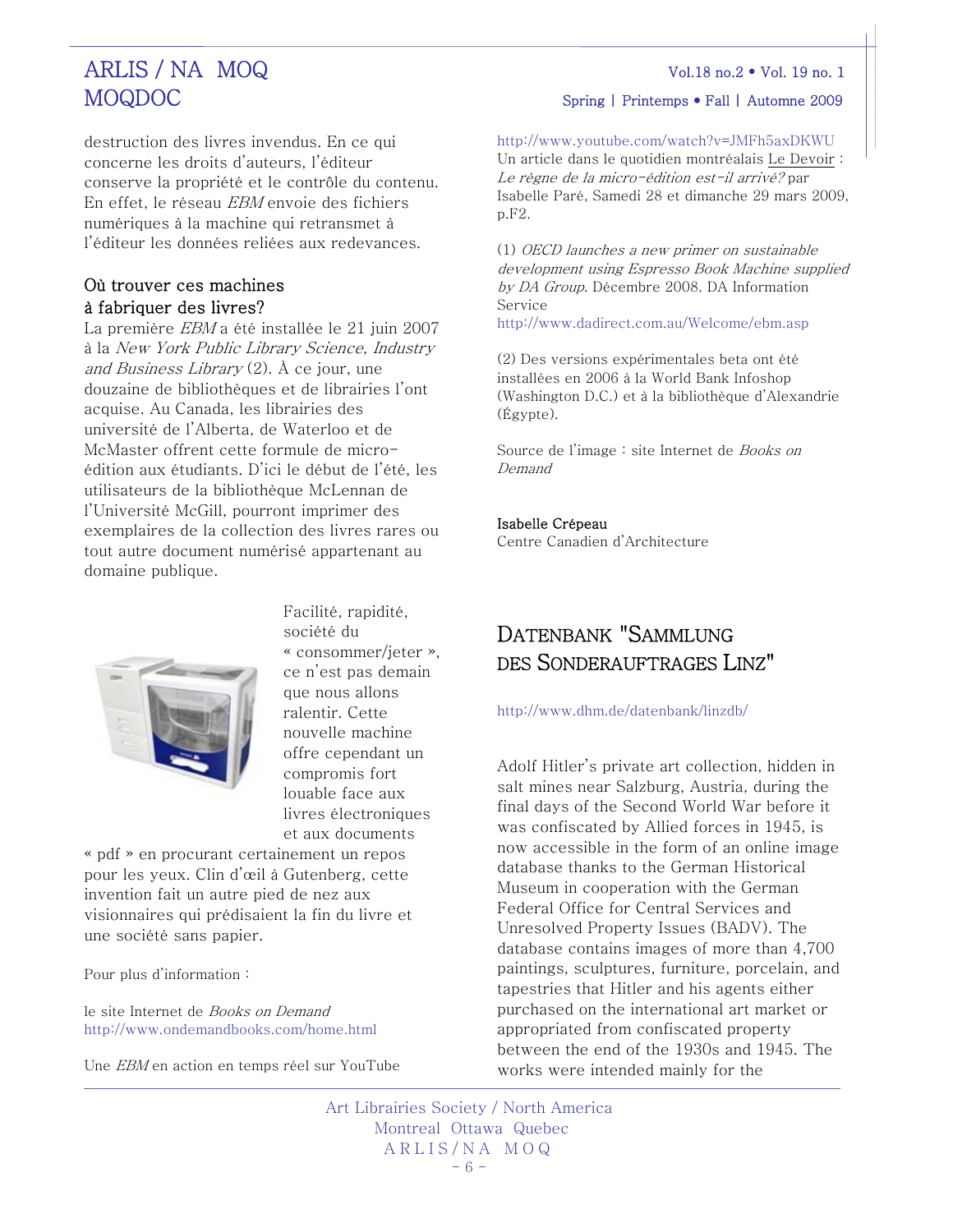Führermuseum, the centerpiece of a massive cultural complex planned for Hitler's adopted hometown of Linz, Austria. To achieve his ambitious goals for the Führermuseum, Hitler established the Sonderauftrag Linz (Special Linz Commission) on June 21, 1939, naming Dr. Hans Posse, the well-known director of the Gemäldegalerie in Dresden, as the first special envoy of the unit.

During the 1930s Hitler's main collecting interest was in  $19<sup>th</sup>$  century German and Austrian landscape and genre paintings by such artists as Eduard Grutzner, Hans Makart, Karl Spitzweg, Hans Thoma, and Ferdinand George Waldmüller. Hitler relied on two individuals to help him select works during the decade: Karl Haberstock, a Berlin art dealer, and Heinrich Hoffmann, Hitler's personal photographer, who was responsible for developing the plan under which Hitler would receive a royalty anytime his image was reproduced on stamps, posters, or other printed matter. This surcharge and the royalities from *Mein Kampf* were the major sources of revenue for Hitler's collection.

With the appointment of Posse, the scope of the Linz collection was broadened to include early German, Dutch, French, and Italian art. Among the more than 2,500 works acquired during Posse's tenure were Jan Brueghel the Elder's Hay Harvest, Jan Vermeer's The Painter's Studio, Leonardo da Vinci's Leda and the Swan, and Jean Antoine Watteau's The Dance. After his death in December 1942, the development of the collection was taken over by the director of the Wiesbaden Museum, Hermann Voss (1884-1969), who, added a few French and Italian works but shifted the focus back to  $19<sup>th</sup>$  century German art, much of it of secondary importance.

After the war, most of the Linz collection was transferred by the Allies to the Central Art Collecting Point in Munich. Many of the works were returned to their countries of origin (based on the 1943 Declaration of London),

which proclaimed that all German art purchases in occupied countries were invalid), some were given back to victims of confiscations and forced sales, while others were lost or illegally sold. Approximately 1,700 items from

the Linz collection are now housed in German museums under the stewardship of the German government.

In developing the Sonderauftrag Linz database, Monika Flacke, coordinator of the project at the German Historical Museum, worked closely

with the historian Hanns Christian Löhr, whose findings on Hitler's collection are recorded in Das Braune Haus der Kunst: Hitler und der "Sonderauftrag Linz" (2005). Löhr had spent several years researching the origins, the means of procurement, and the



current location of Hitler's collection. His research has uncovered 191 missing items acquired for the Linz Museum, including paintings located in France, the Netherlands, and the United States.

The Linz collection database and supporting material, including the introduction, is in German and English. The database can be searched by provenance, title, artist name, or location. There is also a full text field, which allows for a general keyword search. Researchers who have a Linz inventory number or a Munich Central Collecting Point number can search for a specific work using the Single Object search box.

If a search matches items in the database, these items are displayed as thumbnails with titles (often abbreviated). Selecting one of these items leads the researcher to a larger image, along with additional information on the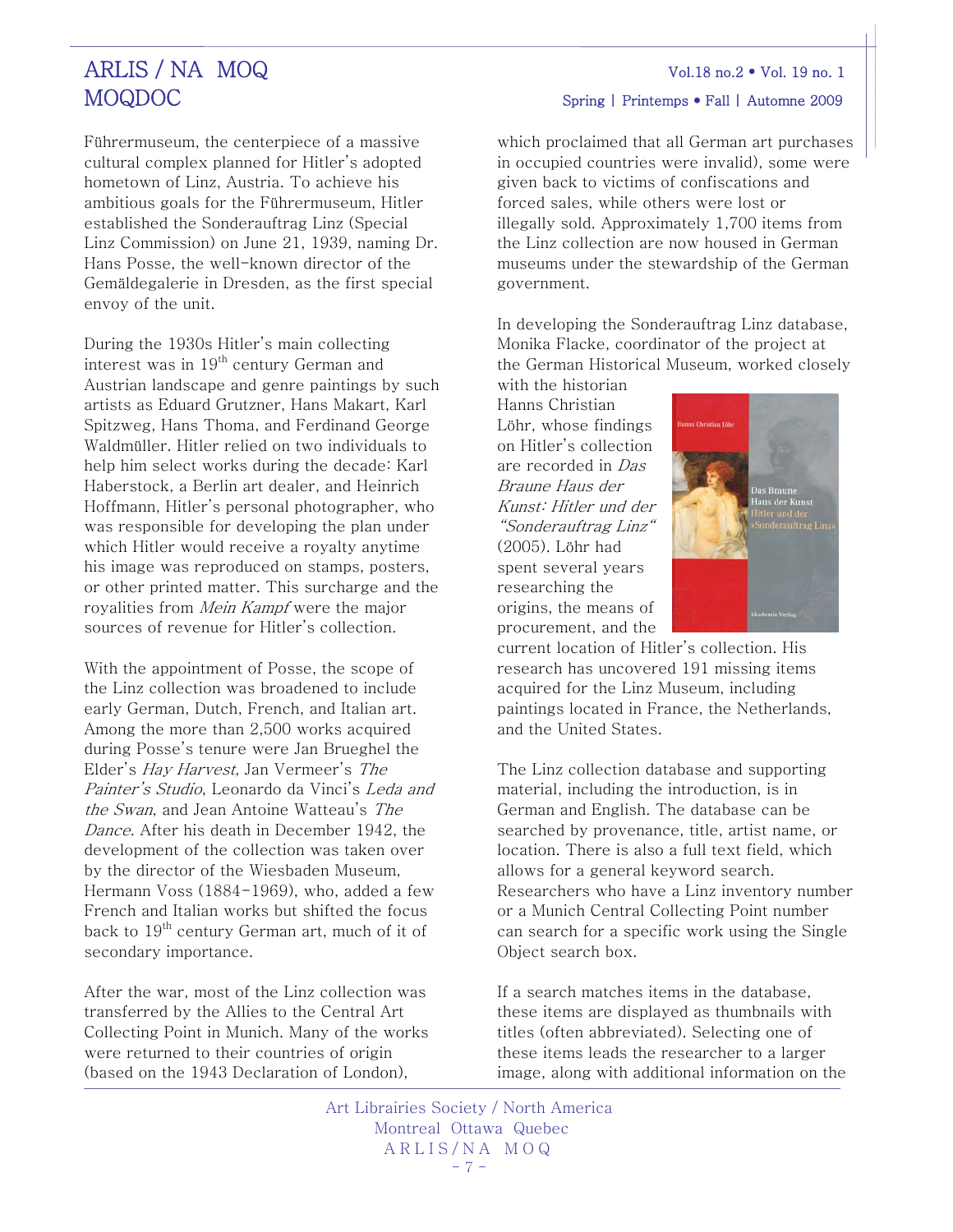work, including physical details and provenance. Photographs used in the database were created by the Sonderauftrag Linz (recognizable by their white borders) and by the Allies after the war.

## Philip Dombowsky

National Gallery of Canada Library and Archives

# Trois provinces, trois livres d'artistes

Au cours des derniers mois, la collection des livres d'artistes de Bibliothèque et Archives Canada s'est enrichie de nombreuses œuvres qui témoignent de la variété des techniques utilisées — bois gravé, héliogravure, photographie, pochoir, sérigraphie, etc. — par les créateurs. Les livres d'artistes suivants illustrent cette diversité.

# De la Colombie-Britannique



Qualicum Blue © Photographie : Jan Kellett

Qualicum Blue rassemble les illustrations et un texte de l'artiste Jan Kellett. Ce livre miniature à reliure dos-à-dos présente un texte documentaire sur la couleur bleue dans un livre intitulé Qualicum Blue tandis que sept

# MOQDOC Spring | Printemps • Fall | Automne 2009

illustrations réalisées en aquarelles au pochoir et une brève description de ces dernières alternent sur une bande de papier étirable sous le titre Blue Gallery. Les éléments du titre sont gravés en or sur les deux couvertures. En guise de fermeture, deux attaches de bronze en forme de saumon créées par le concepteur de bijoux canadien John Hughes. Le papier des pages de garde et de la couverture de l'étui est un papier fait main de Claire Maziarczyk. Qualicum Blue a remporté le prix 2007 Distinguished Book Award remis par la Miniature Book Society.

Qualicum Blue. Written and illustrated by Jan Kellett, Qualicum Beach, BC, De Walden Press, 2006, 69 pages. [1] feuillet plié ([14] p.). Références bibliographiques p. 66-67. 65 x 70 mm. 30 exemplaires. Cuir de chèvre bleu. Dans un étui.

# Du Québec



L'esprit de la lettre © Photographie : Pierre Filion

L'esprit de la lettre matérialise les 26 lettres de l'alphabet en autant de livrets papier fait main insérés dans un carton plié en accordéon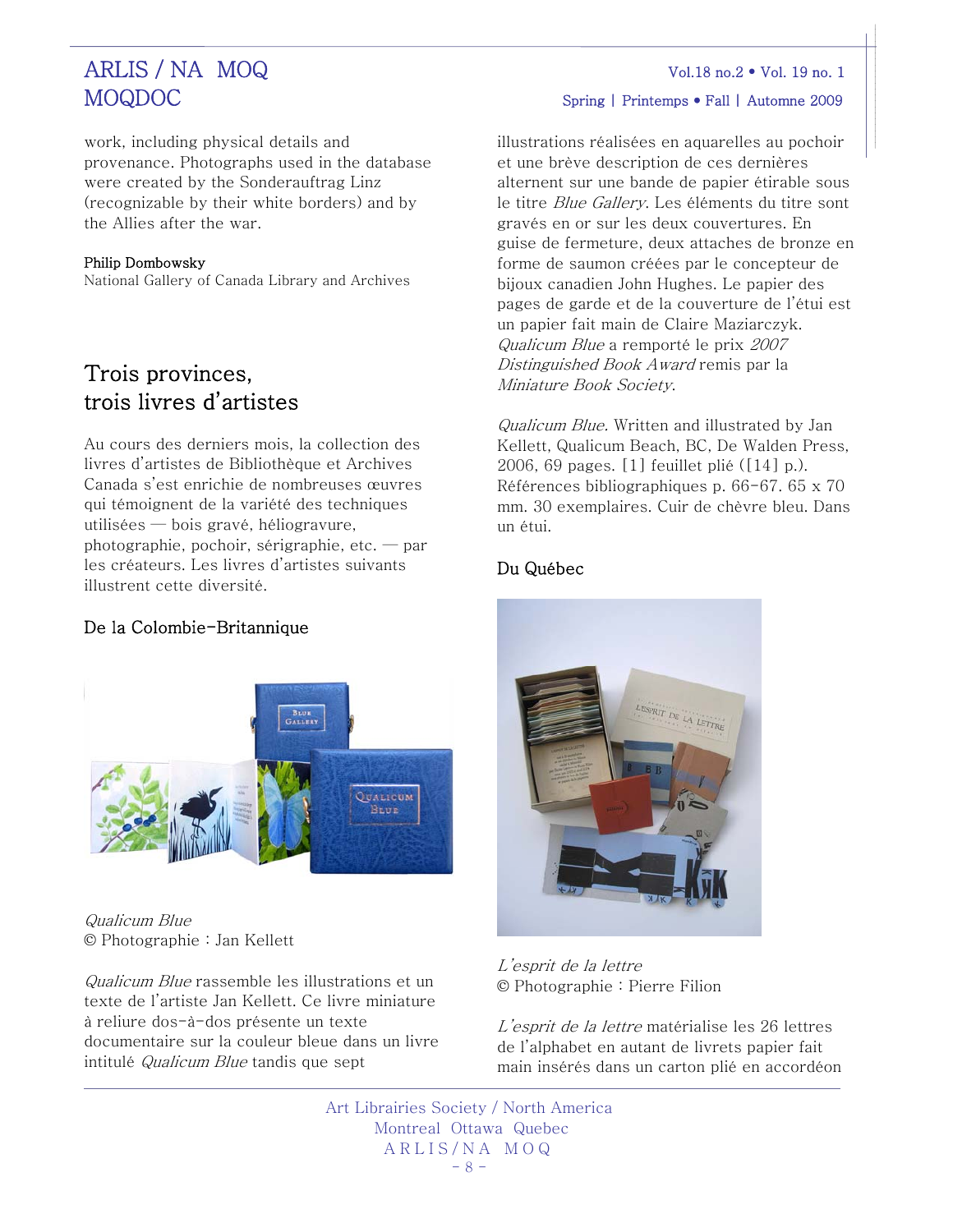et présentés dans un boîtier, une création de Denise Lapointe et de Pierre Filion. Au-delà de la lettre évoquée, chaque petit livre est une œuvre d'art en soi, une découverte, un concept unique : perforation, bois gravé, typographie au plomb, découpage, fenêtre en incrustation, superposition, couture et reliure manuelle. Chacun de ces 26 petits livres d'artistes fait appel à la manipulation : tantôt une roulette pour faire découvrir les variantes de la lettre <sup>e</sup> avec ses signes diacritiques, tantôt une reliure dos-à-dos pour la lettre d ou encore, le tressage pour la lettre x. L'esprit de la lettre a été présenté à la XIII<sup>e</sup> édition du *Oak Knoll Fest* (Delaware, É-U) de 2006, et du 17 septembre 2007 au 7 avril 2008, ce livre d'artiste faisait partie de l'exposition Escapade au jardin des curiosités mise sur pied par la Bibliothèque des livres rares et collections spéciales de l'Université de Montréal.

L'esprit de la lettre. Par Denise Lapointe et Pierre Filion, Montréal, Éditions du Silence, 2004, 26 livrets. Boîtier 14 x 27,5 x 18,5 cm. 26 exemplaires. Papier fait main de La Papeterie Saint-Armand.

# De Terre-Neuve-et-Labrador



Townsite House © Marlene MacCallum, crédit photographique : David Morrish

Par le livre photographique Townsite House, Marlene MacCallum invite le lecteurspectateur à découvrir une maison de style «

type-4 » conçue par l'architecte Andrew Cobb et construite entre 1924 et 1934 pour les travailleurs de la nouvelle usine de pâte et papier de Corner Brook (Terre-Neuve), une maison qu'elle-même habite. La séquence des photographies de l'intérieur de la maison et l'impression de quelques pages sur film lith permet d'en décorer les pièces au fur et à mesurer que les pages sont tournées et superposées. Le lecteur réalise alors que malgré une maison standard, l'intérieur peut être personnalisé par ses résidants. La présence de papier dentelle rappelle les rideaux. Une page de texte informatif, imprimé en sérigraphie et présenté de manière à former une maison, révèle un historique sur ces habitations et son quartier. La première de couverture est en cuir rouge ; elle est travaillée par un trait pour former un pourtour de façade de maison. La quatrième de couverture est en cuir vert avec un traçage qui rappelle l'arrière d'une maison. Choisi parmi 250 soumissions et faisant partie des 75 œuvres retenues pour l'exposition itinérante The Art of the Book'08 : une expositionconcours des œuvres par les membres en célébration du 25ème anniversaire de la Guilde canadienne des relieurs et des artistes du livre, Townsite House pourra être vu à Toronto (2008), Halifax (2009), Fredericton (2009), Edmonton (2009), Saskatoon (2010), Winnipeg (2010) et Victoria (2011).

Townsite House. Created, printed and hand bound by Marlene MacCallum, Corner Brook, NL, Persnickety Press, 2006. [40] pages. 25 x 25 cm. 15 exemplaires. Héliogravure. Sérigraphie. Relié à la main.

#### Louise Tousignant

Bibliothécaire aux acquisitions Bibliothèque et Archives Canada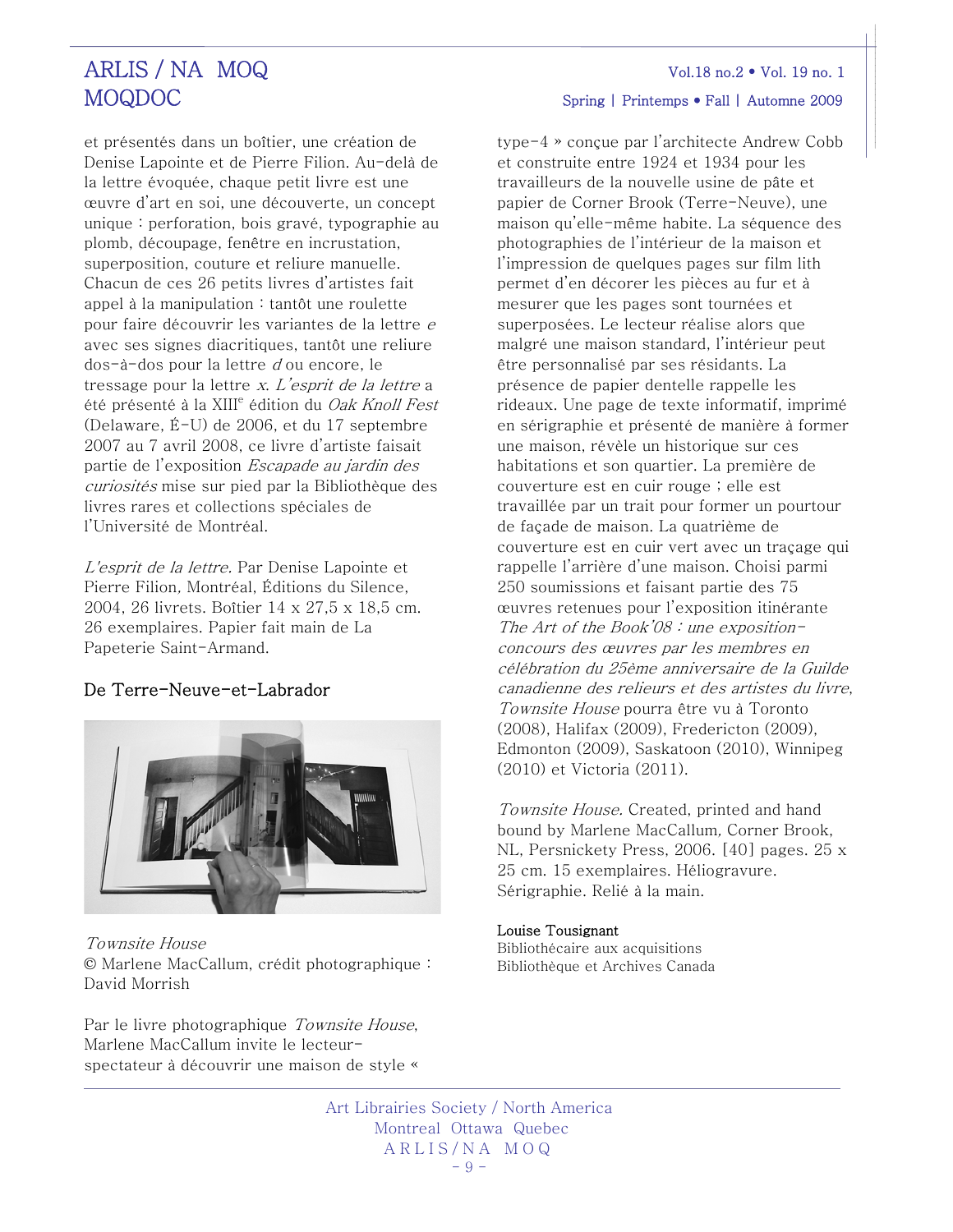# ROBERT H. STACEY CHRONOLOGY

Robert Stacey (1949-2007) was a Torontobased freelance writer, editor, art historian, and exhibition curator, specializing in historical and contemporary Canadian art and design. Following his untimely death in 2007, the National Gallery of Canada Library and Archives acquired his library and research papers. The chronology presented below was developed in the course of processing this material and it is included here to honour Stacey's significant contribution to Canadian art history.

## 1972:

Graduates from University College, University of Toronto, with an Honours B.A. in English Language and Literature.

## 1973:

Hired as manager of the Pan Gallery, Toronto, which focuses on "relationships between words and images . . . commercial graphics, posters, typography, etc." Stacey organizes eighteen special exhibitions of posters and fine press printed ephemera while at the Pan Gallery (September 1973-May 1975).

## 1974:

Publishes the first of several reviews in Artmagazine (Toronto).

## 1975:

Organizes Posters 1890-1930, an exhibition at the Whitby Station Gallery, Whitby, Ontario.

Begins editorial apprenticeship at Dundern Press, Toronto, under the Canada Manpower Apprenticeship Training Programme (1975- 1976).

## 1976:

Writes catalogue for Charles William Jefferys 1869-1951, an exhibition organized and

# MOQDOC Spring | Printemps • Fall | Automne 2009

circulated by the Agnes Etherington Art Centre, Kingston.

Begins work on a critical and biographical study of C.W. Jefferys.

### 1977:



Serves as editor and contributing writer for "Lives and Works of Canadian Artists" series, produced with the assistance of the Learning Materials Development Plan of the Ontario Ministry of Education

on William Cruikshank, C.W. Jefferys, an d Joyce Wieland. (Toronto: Dundern Press). Stacey writes issues

Presents paper entitled "William Cruikshank (1848-1922): 'An Apology and Disputation' – Some Problems in the Conducting of Art Historical Investigations" at the Eighteenth American Library Association Rare Books and Manuscripts Pre-Conference in Toronto (June 14).

## 1978:

Presents paper entitled "Arts Brevis: The Role of Archives and Library Special Collections in the Study and Preservation of Canadian Art and Illustration History" to the Toronto Area Archivists' Group, City of Toronto Archives, City Hall, Toronto (March 16).

Receives Canada Council Explorations Grant to work on a critical and biographical study of C.W. Jefferys.

Publishes "'Salvage for Us These Fragments': C.W. Jefferys and Ontario's Historic Architecture" in Ontario History (vol. LXX, no. 3, September).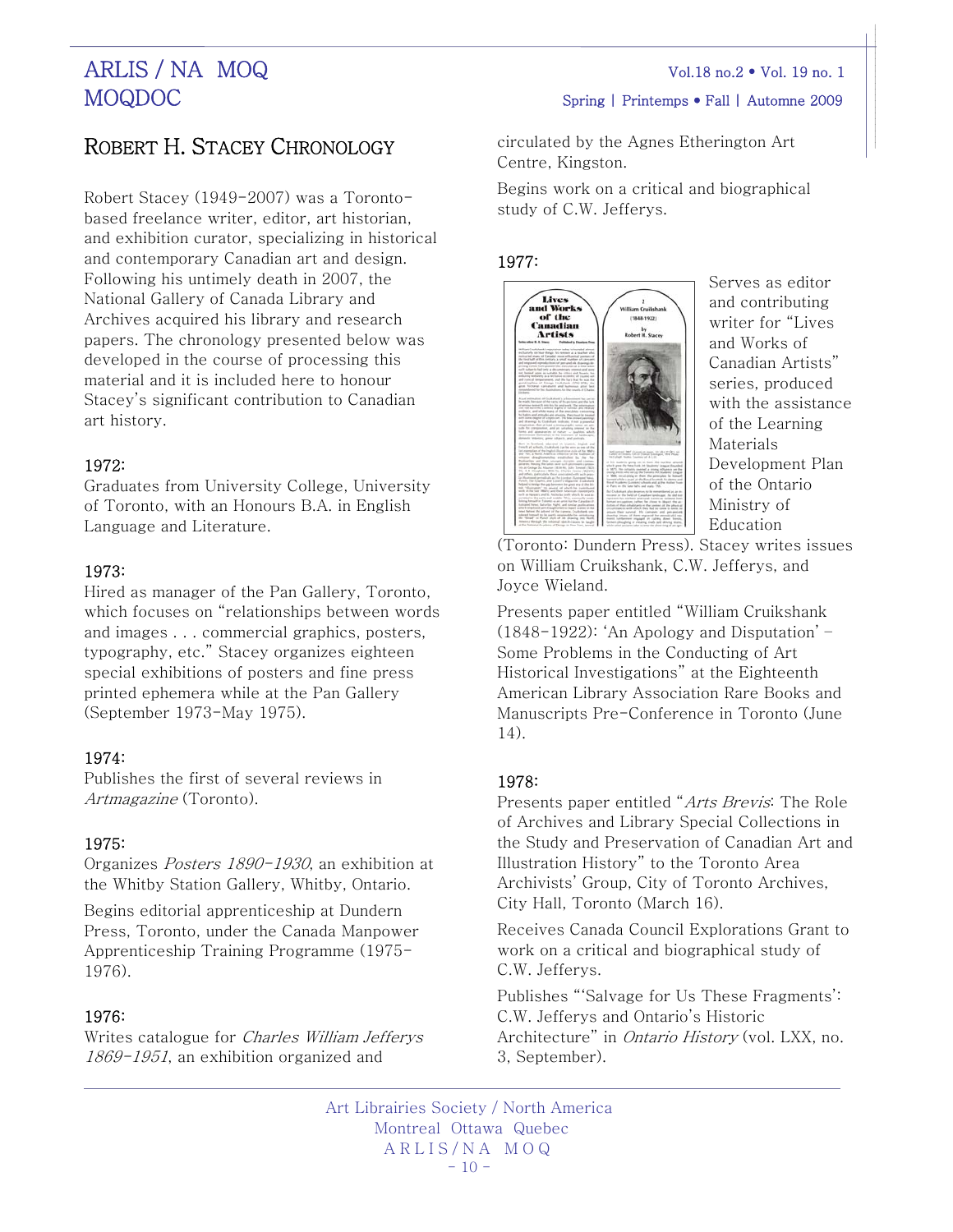# 1979:

Contributes to 100 Years of the Poster in Canada, an exhibition at the Art Gallery of Ontario (January). Items for this show are drawn primarily from the collection of the Pan Gallery, Toronto.

Organizes (with Fern Bayer) and writes catalogue for The Child in Ontario Art, an exhibition sponsored by the Government of Ontario.

Publishes The Canadian Poster Book: 100 Years of the Poster in Canada (Toronto: Methuen).

Presents lecture entitled "The Poster in Canada: History, Problems, and Discoveries" at the McMaster University Art Gallery, Hamilton (November 6).

# 1980:

Contributes essay entitled "The Canadian Poster" to Sticks and Stones: Some Aspects of Canadian Printing History (Toronto Typographical Association).

Serves as vice-president and design chair of the Arcadia Housing Co-op, Toronto (1980- 1986).

Publishes essay on the connections between Scandinavian and Canadian art entitled "A Contact in Context" in Northward Journal: A Quarterly of Northern Arts (no. 18/19).

## 1981:

Publishes articles in a special issue of Northward Journal devoted to C.W. Jefferys (no. 20).

Publishes "Fields with Bright Sun: Carl Schaefer" in *Vanguard* (vol. 10, no. 9, November).

## 1982:

Publishes "'Whiterock': Eric Aldwinkle's O.S.A. Lake Journal and Guide" in Northward Journal (no. 24).

MOQDOC Spring | Printemps • Fall | Automne 2009

Works on *OKanada* exhibition and catalogue. organized by the Canada Council on behalf of the Department of External Affairs for the Akademie der Künste, West Berlin. Stacey contributes essay entitled "Tom Thomson: Deeper into the Forest."

## 1983:

Guest curates and writes catalogue for The Hand Holding the Brush: Self Portraits by Canadian Artists, an exhibition at the London Regional Art Gallery.

## 1984:

Conducts a major portion of the research for The Ontario Collection, published by the Ontario Heritage Foundation.

## 1985:

Serves as an expert witness for the defence in the poster trial of Saskatoon resident Robert Fink.

C.W. Jefferys



Publishes C.W. Jefferys as part of the National Gallery of Canada's Canadian Artists Series.

Receives a Canadian Studies Writing Award from the Canadian Studies Directorate of the Department of the Secretary

of State (April).

Publishes "Stacey Sterling: Master Metalsmith Harold Stacey" in Metalsmith (vol. 5, no. 2, Spring 1985).

Contributes entries on Franklin Brownell, Wyatt Eaton, J.W.L. Forster, C.W. Jefferys, Carl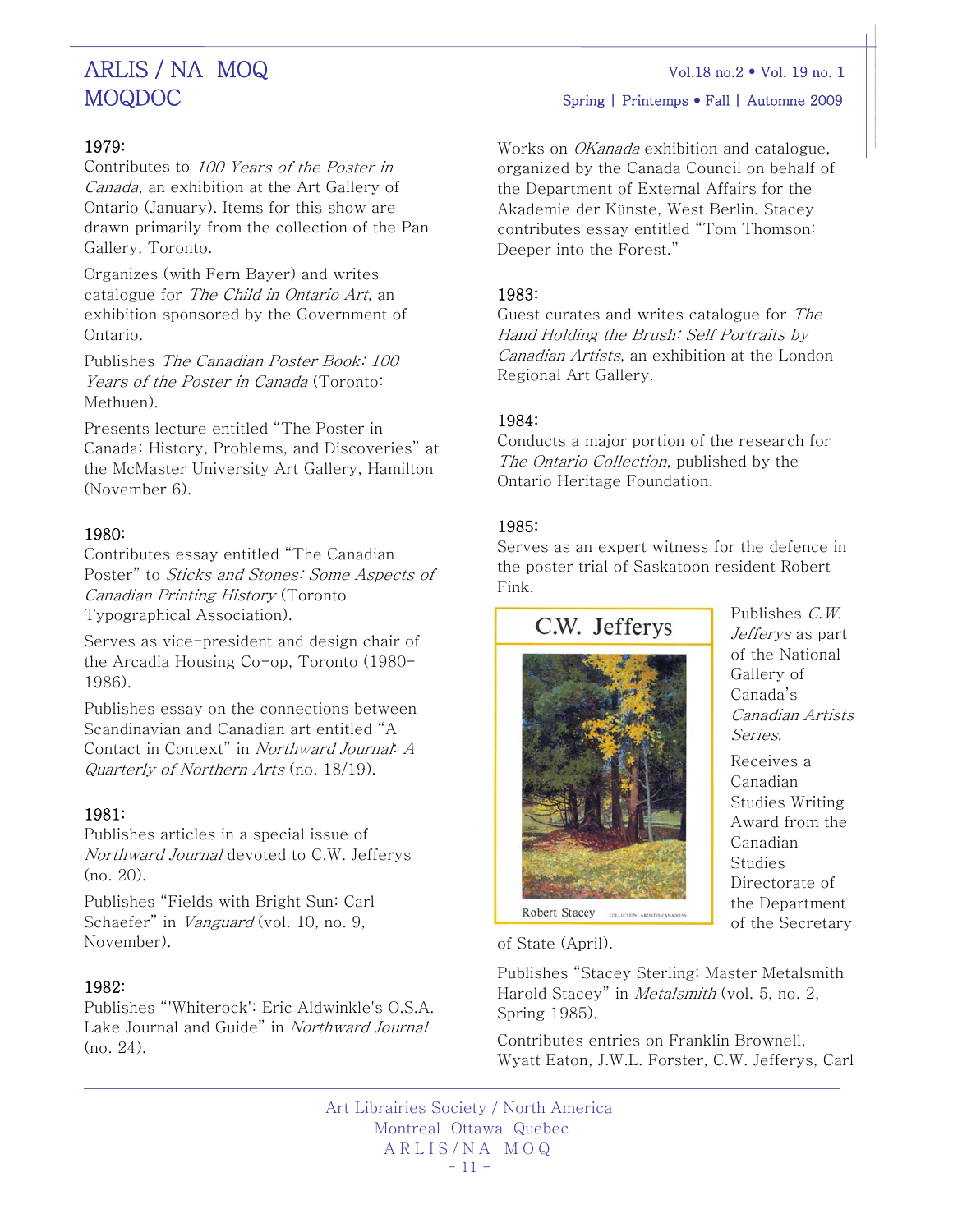MOQDOC Spring | Printemps • Fall | Automne 2009

Schaeffer, Illustration Art, and Graphic Art and Design to The Canadian Encyclopedia (Edmonton: Hurtig Publishers).

# 1986:

Works as picture editor for Ottawa: An Illustrated History (Toronto: James Lorimer & Company and Museum of Civilization, National Museums of Canada).

Presents paper at Rupert's Land: A Cultural Tapestry, a conference at the University of Calgary.

Guest curates and writes catalogue essay for Western Sunlight: C.W. Jefferys on the Canadian Prairies, an exhibition at the Mendel Art Gallery, Saskatoon.

# 1987:

Contributes "'Bursting Through': The Poster Posterity of Andrew King" to the catalogue Big Show!: Andrew King's Show Prints, 1919- 1958, an exhibition organized by the Dunlop Art Gallery, Regina.

Works as book and art review editor for Northward Journal.

Contributes essay entitled "'Into the Order of Things': The Relation of Painting to the Poetry of Thomas A. Clark," to Essays and Reflections on the Work of Thomas A. Clark (Devon: Interim Press).

Works as picture editor for The Illustrated History of Canada (Toronto: Lester & Orpen Dennys).

# 1988:

Contributes essay entitled "From 'Icy Picture' to 'Extensive Prospect': The Panorama of

Rupert's Land and the Far North in the Artist's Eye, 1770-1830" to Rupert's Land: A Cultural Tapestry (Waterloo: Wilfred Laurier University Press for the Calgary Institute for the Humanities).

Co-edits Northward Journal with John Flood, a

collaboration maintained for two issues (nos. 46 and 47).

Publishes "Walking the Woods: Notes on the Visitations of Hamish Fulton" in Northward  $Journal$  (no. 47).



Works as co-curator (with Liz Wylie) and writes catalogue essay for *Eighty/Twenty*: 100 Years of the Nova Scotia College of Art and Design, an exhibition organized and circulated by the Art Gallery of Nova Scotia.

# 1989:

Establishes the Archives of Canadian Art, whose mandate is to publish documents in Canadian art and architectural history.

Guest curates an exhibition on graphic design and the Group of Seven at the McMichael Canadian Art Collection, Kleinburg, Ontario.

Serves as an expert witness on the subject of postering for Saskatoon's Citizens Concerned About Free Trade.

Edits Ian Hamilton Finlay: The Bicentennial Proposal: The French War: The War of the Letter, an exhibition catalogue produced by Art Metropole, Toronto.

Edits Robert Fones: Selected Works 1979- 1989, an exhibition catalogue produced by The Power Plant, Toronto.

Guest curates and writes catalogue for *Glenn* Priestley: The View from Tabor Hill, an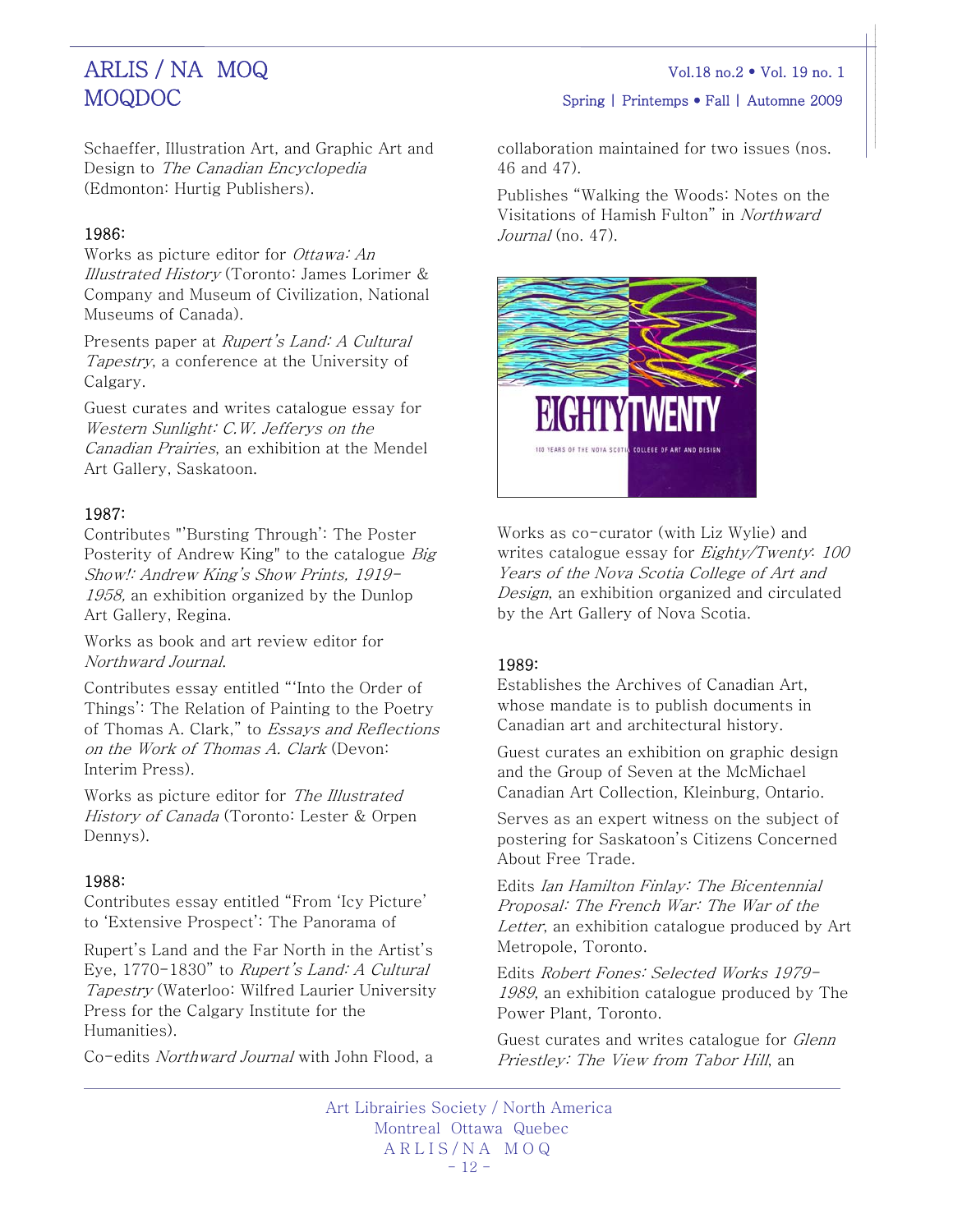MOQDOC Spring | Printemps • Fall | Automne 2009

exhibition at the Waterloo Art Gallery.

Donates C.W. Jefferys papers to the Art Gallery of Ontario.

Receives Ontario Arts Council Works in Progress Award for design history work.

# 1990:

Contributes numerous entries on historical Canadian art to the publication entitled Art Gallery of Ontario: Selected Works.

Receives an Arctic Awareness Program's travel grant (March).

Takes over ownership of Northward Journal and edits first issue under the title "The Poetics of Place" (no. 50-51).

Publishes article entitled "'Sovereign Images': Robert Fones's Order and Control" in a special Northward Journal issue devoted to Fones (no. 52-53).

Co-curates (with Janet Clarke) and writes essay for the catalogue Frances Anne Hopkins, 1838-1919: Canadian Scenery, an exhibition at the Thunder Bay Art Gallery.

Publishes final issue of Northward Journal (no. 54), despite plans for a double issue entitled "'Defining Canada': Landscape Again?" (no. 55-56).

Becomes a member of the Historical Art Acquisitions Committee at the Art Gallery of Ontario (1990-1993).

# 1991:

Begins the Faith of Postering project based on experiences as an expert witness in 1989.

Receives a fellowship in Traditional Canadian Art from the National Gallery of Canada (1991- 1992). Examines the graphic and design work of J.E.H. MacDonald.

Assists Michael Toobey with Our Home and Native Land: Sheffield's Canadian Artists, Arthur Lismer, Elizabeth Nutt, Stanley Royle, Frederick H. Varley and Their Contemporaries, an exhibition at the Mappin Art Gallery,

Sheffield, England.

Writes catalogue essay entitled "The Myth – and Truth – of the True North" for The True North: Canadian Landscape Painting 1896- 1939, an exhibition at the Barbican Art Gallery, London.



Publishes article entitled "The Nautical Motif in Bookplates by Canadian Artists" in Canadian Notes and Queries (no. 44, Spring).

Contributes catalogue essay A Public Room: A Place for Cultural Thinking and Studio Activities: Open Studio's 20th Anniversary Exhibition (Toronto).

Delivers the Helen E. Stubbs memorial lecture entitled, "'Under Some Malignant Star': The Strange Adventures of Uncle Jim's Canadian Nursery Rhymes by David Boyle and C.W. Jefferys" at the Osborne Collection of Early Children's Books, Toronto (November 14). The lecture is published by the Toronto Public Library the following year.

Presents lecture entitled "Echoes and Reflections: The Art and Artists of Lake Mazinaw and Bon Echo" at the opening of Bon Echo 'Dreams & Visions, an exhibition at the Agnes Etherington Art Centre, Kingston (November 30).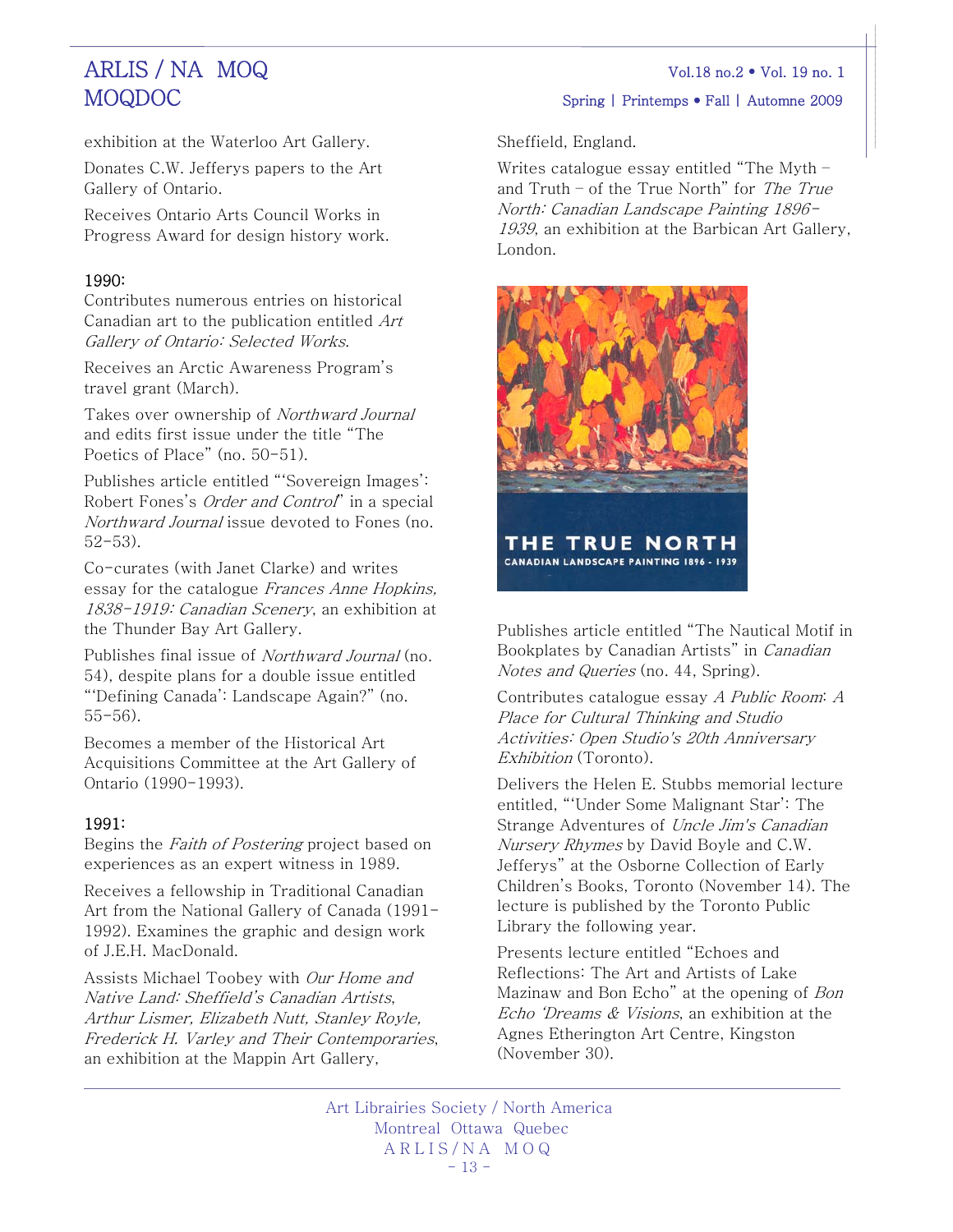# MOQDOC Spring | Printemps • Fall | Automne 2009

### 1992:

Begins work on a historical novel that traces the adventures of two troupes of Ontario Ojibway Indians (one led by Colonel Arthur Rankin, the other by George Catlin) who travelled to England in 1843 and 1845, respectively, to perform in two of the earliest wild west shows.

Writes introduction to Wyndham Lewis's The Rôle of Line in Art (New York: Cameron McWhirter).

Works as editor and picture editor for People in Struggle: The Life and Art of Bill Stapleton (Ottawa: Penumbra Press / Archives of Canadian Art).



Works as co-curator (with Catharine M. Mastin) and writes catalogue essay entitiled "'Magical Presences in a Magical Place:' from Homage to Etty to The Island" for A Talented Intruder: Wyndham Lewis in Canada: 1939-45, an exhibition at the Art Gallery of Windsor.

Edits Achieving the Modern: Canadian Abstract Painting and Design in the 1950s, a catalogue for an exhibition organized by the Winnipeg Art Gallery (December 18, 1992-February 28, 1993).

### 1993:

Edits The Earthly Paradise: Arts and Crafts by

William Morris and His Circle in Canadian Collections, a catalogue for an exhibition h eld at the Art Gallery of Ontario, the National Gallery of Canada, the Musée du Québec , and the Winnipeg Art Gallery (1993-1994).

Edits Dane Lanken's Montreal Movie Palaces: Great Theatres of the Golden Era, 1884-1938 (Waterloo, Ontario: Archives of Canadian Art).

Centre Art Gallery and Museum, Charlottetown, Edits Reinhard Reitzenstein: The World Tree, a catalogue for an exhibition at the Confederation Prince Edward Island.

exhibition catalogue produced by the Winnipeg Edits Janice Gurney: Sum Over Histories, an Art Gallery.

Buchan: Inside the Image, an exhibition at The Contributes catalogue essay entitled "David Buchan: Conspicuous Consumption" to David Power Plant, Toronto.

Pavilion: Robert Young, an exhibition catalogue Contributes catalogue essay to In My Small produced by the Atelier Gallery, Vancouver.

Contributes essay to Seven Veils and Other Achtemichuk, an exhibition at the Kitchener Art Tales: Prints and Sculpture / Robert Gallery.

Works on Beaverbrook Art Gallery CD-Rom and CD-I electronic catalogue (1993-1994).

Lloyd Wright Foundation's Frank Lloyd Wright CD-ROM. Drafts bibliographic standards manual for Frank

### 1994:

associate curator of Canadian and International Works at the Art Gallery of Hamilton as visiting Art (1994-1996).

Begins working on a catalogue for an exhibition of works by Allan Harding MacKay at the Windsor Art Gallery.

purpose of presenting to Canadian readers information on the craft of printing and Joins the editorial board of *Devil's Artisan* (DA), a magazine founded in 1980 "for the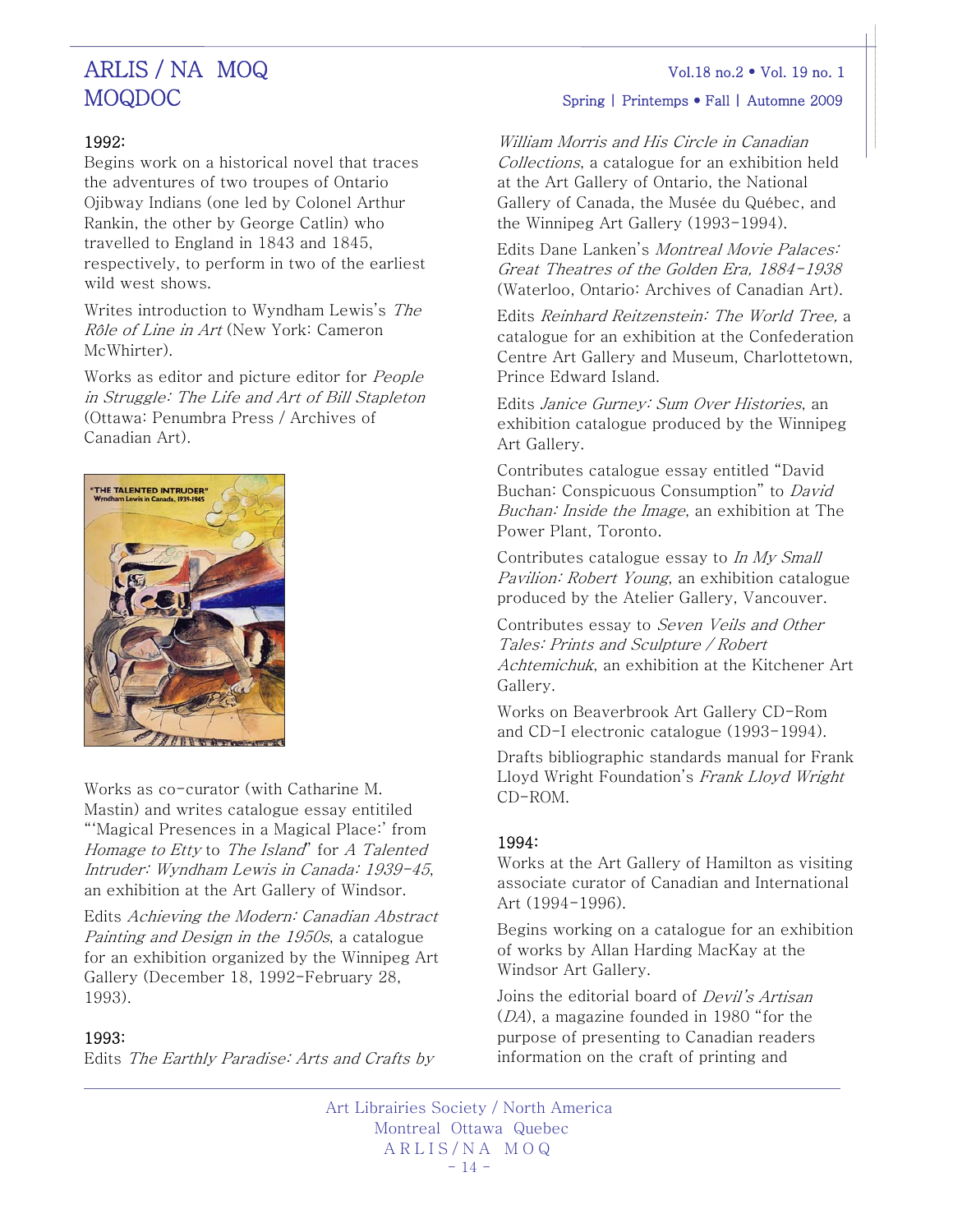# MOQDOC Spring | Printemps • Fall | Automne 2009

bookmaking, on bibliographic and historic matters, and on communicative, sociological, and technical subjects related to printing."

# 1995:

Contributes essays to and edits Iroquois Fires: The Six Nations Lyrics and Lore of Dawendine (Ottawa: Penumbra Press).

Becomes a founding member of the Carl Dair Society.

Works as curator and writes a brief catalogue for Figures in a Landscape: The Art of Robert Reginald Whale (1805-1887), an exhibition held at the Art Gallery of Hamilton.

Contributes catalogue essay entitled "The Sensations Produced by (Their Own) Landscape: Some Alternative Paths to and away from Canadian Impressionism" to Visions of Light and Air: Canadian Impressionism, 1885-1920, an exhibition organized by the Americas Society Art Gallery, New York.

Writes catalogue for Changing the Way We See Things: The Photography of Barbara Cole, an exhibition at the Mira Godard Gallery, Toronto.

Co-curates and coordinates the exhibition Directors Collect: Selections from the Collections of the Art Gallery of Hamilton, The Art Gallery of Windsor and London Regional Art and Historical Museums (1995-1997).

Curates Twenty: Twenty: The Collecting Vision of T.R. MacDonald at the Art Gallery of Hamilton.

# 1996:

Organizes High Winds on the Skyway: The Artists' Hamilton, an exhibition at the Art Gallery of Hamilton.

(Ottawa: Archives of Canadian Art).

Edits William Thomas: Architect, 1799-1860 (Ottawa: Archives of Canadian Art).

Publishes short essay on Carlton Studio entitled "Transatlantic Trade" in Graphics International (issue 37, September).

Works as coordinator for the Toronto City Hall Project.



Works as art and design features editor for the Literary Review of Canada.

Writes introduction to A Word to Us All: Being a Message for Canadians Here Written & Illumined by James MacDonald, November, 1900

(McBurnie-Cutler Editions in association with Archives of Canadian Art).

Publishes J.E.H. MacDonald as Designer

## 1997:

Curates and writes brochure entitled Varley: A Celebration for the inaugural exhibition of the Frederick Horsman Varley Art Gallery of Markham.



Establishes Arts Associates to offer exhibition, publication, marketing, and consulting services to institutions and corporations.

Delivers slide presentation entitled "J.E.H. MacMorris: The Influence of William Morris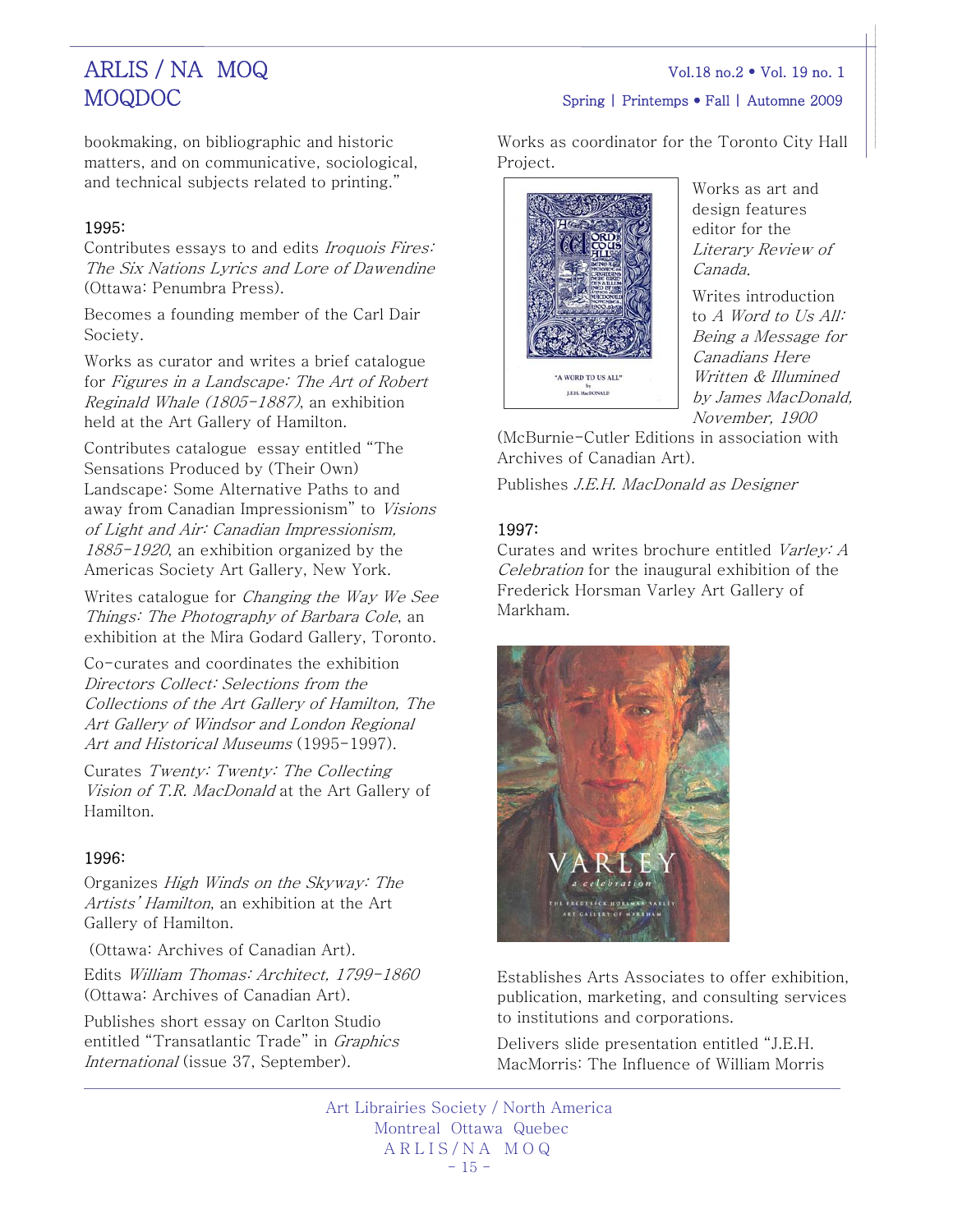and Co. on J.E.H. MacDonald" to the Arts and Letters Club, Toronto (February 17).

Becomes president of the Carl Dair Society.

Writes script for and directs OSA: 125, an educational video marking the  $125<sup>th</sup>$ anniversary of the Ontario Society of Artists for the Art Gallery of Ontario.

Contributes essays to booklet entitled 1872- 1997 The Ontario Society of Artists  $125^{th}$ Anniversary.

Publishes Canadian Bookplates (Toronto: Subway Books).

Appointed writer-in-residence at the Winnipeg Art Gallery (November 22-December 21).

Presents "Go Up Yonge Street to York Mills: The Artists' Hoggs Hollow and the West Branch of the Don River" as part of North York's Park and Recreation Department's fall lecture series (November 31).

Works as curator at the McMichael Canadian Art Collection, Kleinburg, Ontario.

## 1998:

Publishes Source / Derivations: Allan Harding MacKay, an exhibition catalogue for the Art Gallery of Windsor.



Co-authors (with Stan McMullin) Massanoga: The Art of Bon Echo (Ottawa: Archives of Canadian Art).

Contribu tes essay entitled "Harmonizin g 'Means and

Purpose": The Influence of Morris, Ruskin, and Crane on J.E.H. MacDonald" to Scarlet Hunters: Pre-Raphaelitism in Canada (Toronto: Archives of Canadian Art an d Design).

Co-curates (with Jim Burant) and contributes catalogue essay entitled "Making Us See the

Light: Franklin Brownell's 'Middle Passage'" to North by South: The Art of Peleg Franklin Brownell, an exhibition at the Ottawa Art Gallery.

Presents McCready Memorial Lecture at the Art Gallery of Ontario on the topic of continuing research on the life and career of Robert Reginald Whale (May).

Serves as Paul Arthur's literary executor.

Receives Toronto Arts Council Writing Grant.

Participates in the Ontario Society of Artists' Millennium Archive Project, a digital database of the catalogues of the OSA's annual exhibitions dating from 1873.

Joins the Centre for Contemporary Canadian Art (CCCA) as head of research, exhibitions, and publications.

# 1999:

Presents lecture at "The Rebel Editor," a conference on William Lyon Mackenzie.

Writes essay entitled "In Some Form, My Life Pursuit" for Marinell Ash, et al., Thinking with Both Hands: Sir Daniel Wilson the Old World and the New (Toronto: University of Toronto Press).

Delivers talk entitled "Don, Rouge, Humber; A Tale of Three Rivers" as part of a lecture series organized by Heritage Toronto.

Presents an illustrated slide talk at the Thunder Bay Art Gallery entitled "Above Superior – The North Shore in Art from the Canoe Age to the Railway Era." (April 22).

Becomes a contributing editor of DA (Devil's Artisan).

Receives travel research grant from the Ronald Duncan Literary Foundation (Oxford, England) to work at the Exmouth Campus of the University of Plymouth in connection with a project on John Reid.

# 2000:

Contributes essay "From the Litter of Broken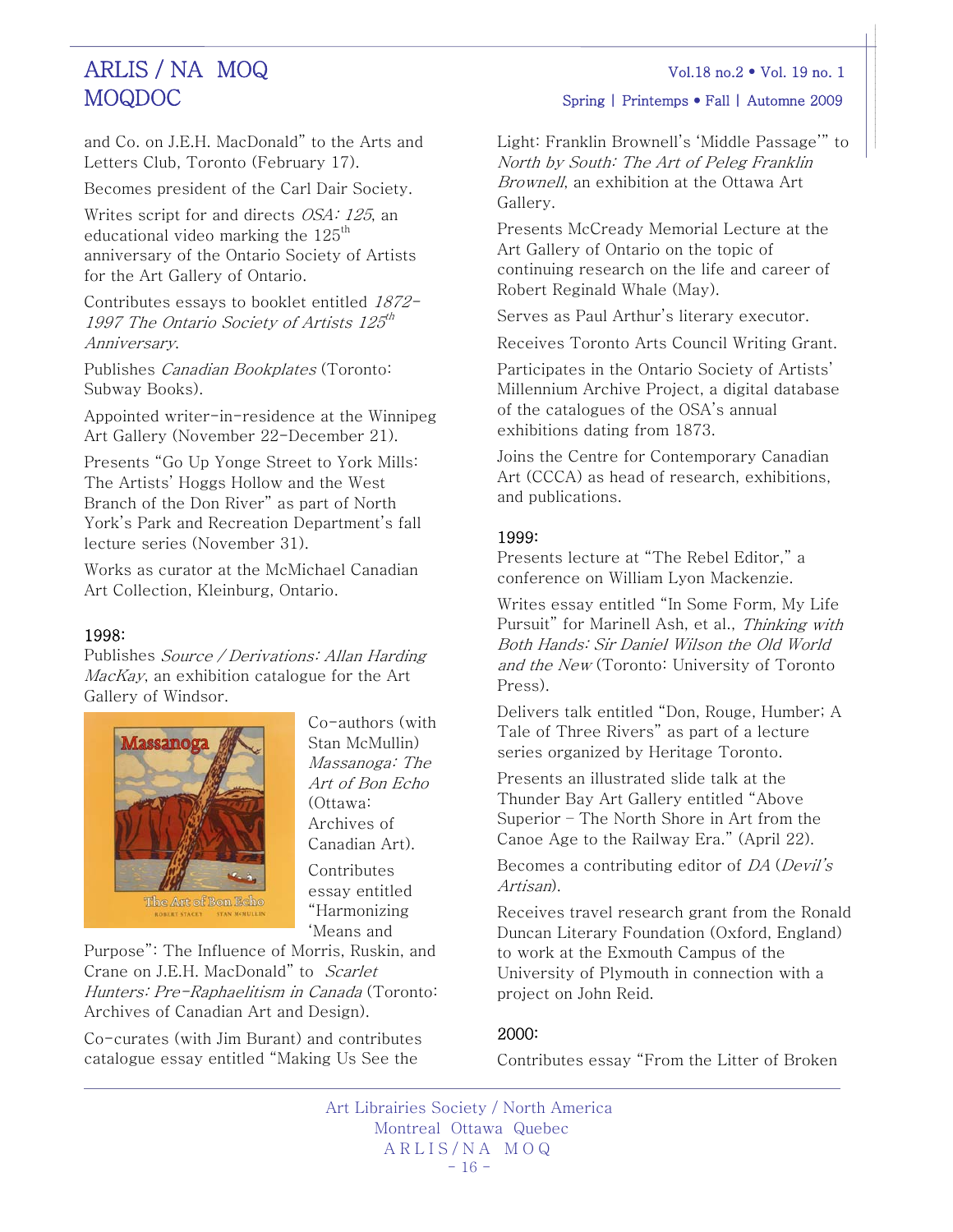# MOQDOC Spring | Printemps • Fall | Automne 2009

Words" to Hugh Anson-Cartwright Bookseller: A Celebration (Toronto: The St. Thomas Poetry Series).

Publishes essay entitled "'Facing West' Hamish Fulton in Southern Alberta" in Magpie: Two River Walks, an exhibtion catalogue produced by the Southern Alberta Art Gallery, Lethbridge.

Contributes research and an editorial note to Quiet Harmony: The Art of Mary Heister Reid, an exhibition organized by the Art Gallery of Ontario.

Participates in the launching of the Millennium Archive Project and Website at the Frederick Horsman Varley Art Gallery of Markham (November 29).

## 2001:

Contributes essay entitled "Rungius Country" to the catalogue Rungius: Artist and Sportsman, an exhibition produced by the Glenbow Museum, Calgary (Toronto: Warwick Publishing).

Publishes "A Note on the Once and Future Carl Dair Society" in *Devil's Artisan* (no. 48, Spring/Summer).

## 2002:

Contributes essay entitled "Heaven and Hell: Frederick Varley in Vancouver" to the exhibition catalogue The Group of Seven in Western Canada (Glenbow Museum and Key Porter Books).

Contributes essay "Tom Thomson as Applied Artist" to catalogue for Art Gallery of Ontario and National Gallery of Canada exhibition Tom Thomson.

Works as associate curator at the McMichael Canadian Art Collection, Kleinburg, Ontario (August). Planned projects include a J.E.H. MacDonald retrospective.

Works as co-curator (with Dan Ring) and writes catalogue essay entitled "Who Calls: A Qu'Appelle Quest" for Qu'Appelle: Tales of Two Valleys, an exhibition organized by the Mendel Art Gallery, Saskatoon.



# 2003:

Contributes essay entitled "TSA 30: A Letter from the Present, to Both Past and Future" to TSA30: Toronto School of Art 30th Anniversary Faculty Retrospective, an exhibition catalogue produced by the Toronto School of Art.

### 2005:

Participates in the documentary film Visions from the Wilderness: The Art of Paul Kane.

### 2007:

Participates in the documentary film C.W. Jefferys: Picturing Canada.

### Shane McCord

Intern, National Gallery of Canada Library and Archives

#### Philip Dombowsky

National Gallery of Canada Library and Archives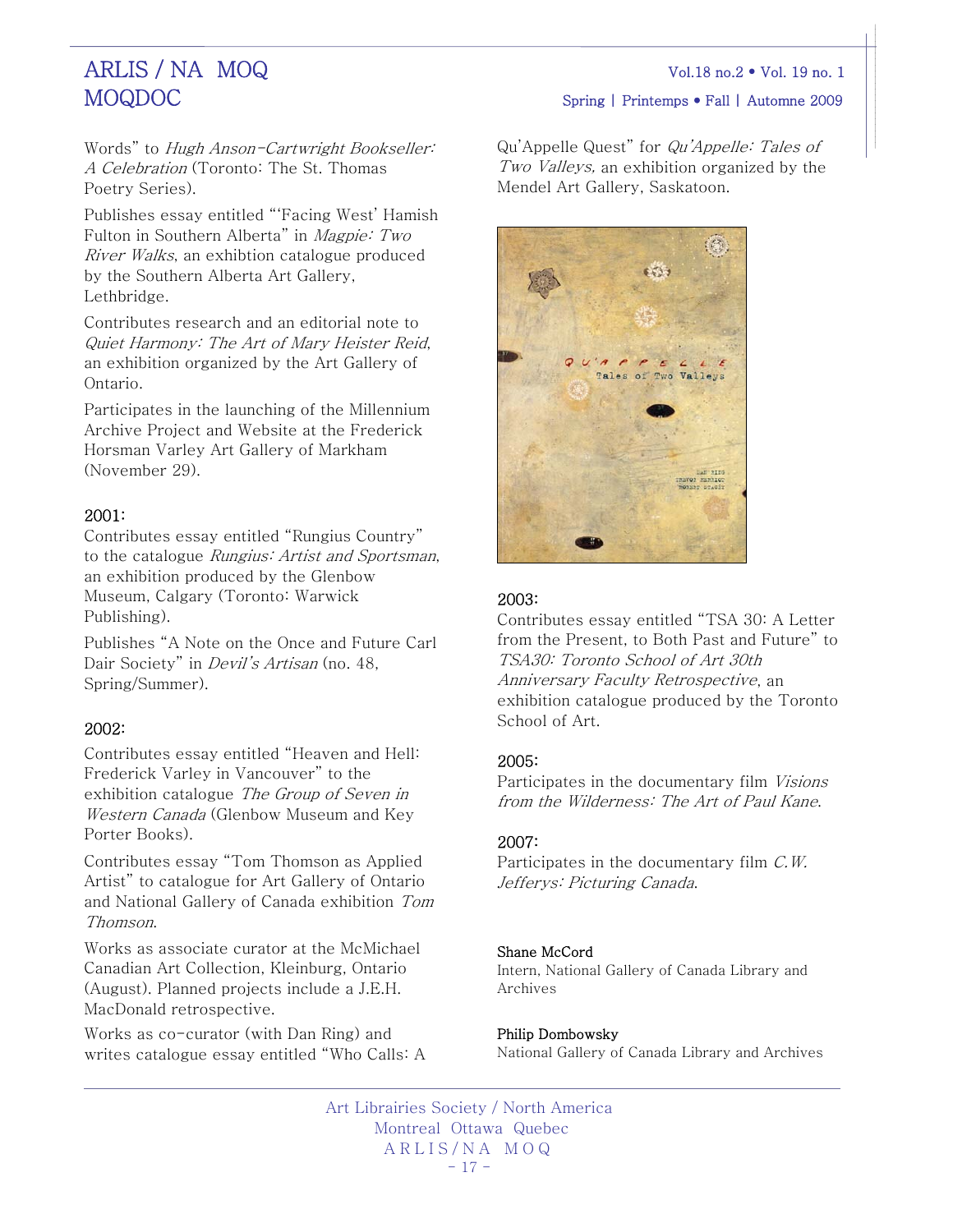# CALENDAR | CALENDRIER

#### FEBRUARY|FÉVRIER

 $10 - 13$ College Art Association 98<sup>th</sup> Annual Conference Chicago, Illinois <http://conference.collegeart.org/2010/>

#### MARCH | MARS

 $17 - 20$ Visual Resources Association 28th Annual Conference Atlanta, Georgia <http://www.vraweb.org/conferences/index.html/>

#### JUNE|JUIN

24-29 American Library Association Annual Conference and Exhibition Washington, D.C. [http://www.ala.org/ala/conferencesevents/upcoming/annual](http://www.ala.org/ala/conferencesevents/upcoming/annual/index.cfm/) [/index.cfm/](http://www.ala.org/ala/conferencesevents/upcoming/annual/index.cfm/) 

#### AUGUST|AOÛT Society of American Archivists

Joint Annual Meeting of the Council of State Archivists, National Association of Government Archives and Records Administrators, and the Society of American Archivists Washington, D.C. <http://www.archivists.org/conference/>



## APRIL|AVRIL

 $21 - 25$ Society of Architectural Historians 63rd Annual Meeting Chicago, Illinois <http://www.sah.org/>

#### 23-26

Art Libraries Society of North America 38<sup>th</sup> Annual Conference Boston, Massachusetts [http://www.arlisna.org/news/conferences/conf\\_index.html/](http://www.arlisna.org/news/conferences/conf_index.html/) 

#### MAY|MAI

23-26

American Association of Museums Annual Meeting and Museum Expo™ Los Angeles, California <http://www.aam-us.org/>

### JUNE|JUIN

 $2 - 5$ 

### Canadian Library Association Association canadienne des bibliothèques CLA/ACB National Conference and Trade Show

Edmonton, Alberta <http://www.cla.ca/conference/2010/>

#### $9 - 12$

#### Association of Canadian Archivists

"Standing on the Shoulders of Giants: The Next Generation of Canadian Archivists" Halifax, Nova Scotia <http://archivists.ca/content/annual-conference/>

# EXPOSITIONS | EXHIBITIONS

# CANADIAN CENTRE FOR ARCHITECTURE **CENTRE CANADIEN D'ARCHITECTURE**<br>11 September to 19 October 2009

Du 11 septembre au 19 octobre 2009 North façade | Façade nord Robert Burley: Photographic Proof

20 May to 8 November 2009 Du 20 mai au 8 novembre 2009 Speed Limits La vitesse et ses limites

11 September 2009 to 10 January 2010 Du 11 septembre 2009 au 10 janvier 2010 Carlo Scarpa's Tomba Brion: Photographs by Guido Guidi, 1997-2007

La tombe Brion de Carlo Scarpa : photographies de Guido Guidi, 1997-2007

# MCCORD MUSEUM

# **MUSÉE MCCORD**<br>2 October 2009 to 10 January 2010

Du 2 octobre 2009 au 10 janvier 2010 Norman Bethune – Trail of Solidarity Norman Bethune – La huella solidaria

20 March 2009 to 4 April 2010 Du 20 mars 2009 au 4 avril 2010 Being Irish O'Quebec Irlandais O'Quebec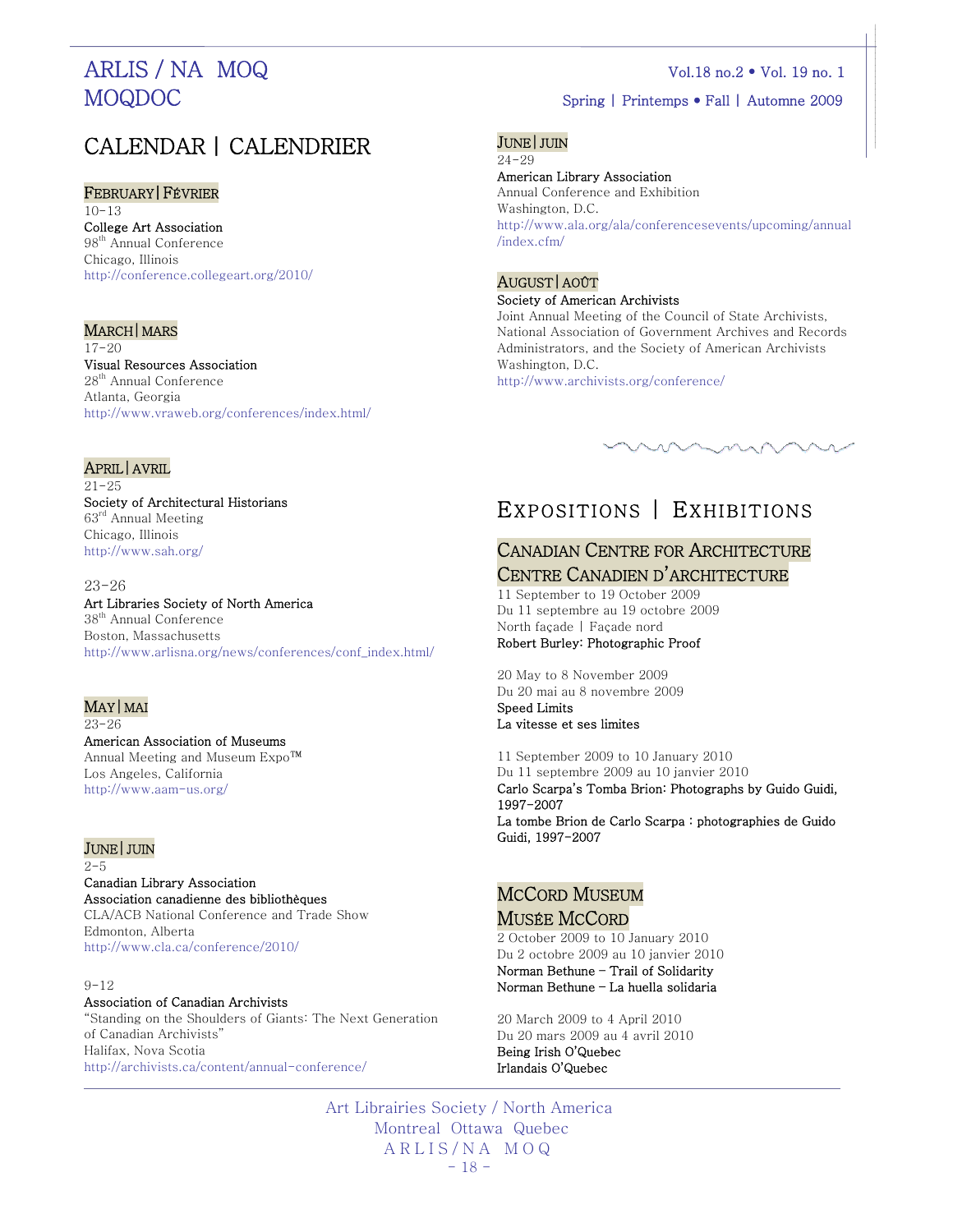Beginning 4 February 2010 À partir du 4 février 2010

Jewish Painters of Montreal: Witnesses to Their Time, 1930-1948 Peintres juifs de Montréal. Témoins de leur époque, 1930- 1948

# MONTREAL MUSEUM OF FINE ARTS

MUSÉE DES BEAUX-ARTS DE MONTRÉAL 2 October 2009 to 7 February 2010 Du 2 octobre 2009 au 7 février 2010 J.W. Waterhouse: Garden of Enchantment J.W. Waterhouse : Le jardin des sortilèges

12 February to 2 May 2010

Du 12 février au 2 mai 2010 Tiffany Glass: A Passion for Colour

Le verre selon Tiffany: La couleur en fusion

# MUSÉE D'ART CONTEMPORAIN DE MONTREAL 9 October 2009 to 3 January 2010

Du 9 octobre 2009 au 3 janvier 2010 Francine Savard

10 October 2009 to 3 January 2010 Du 10 octobre 2009 au 3 janvier 2010 Tacita Dean

10 October 2009 to 3 January 2010 Du 10 octobre 2009 au 3 janvier 2010 Tricia Middleton

7 November 2009 to 5 April 2010 Du 7 novembre 2009 au 5 avril 2010 Cubes, Blocks and Other Spaces Cubes, blocs et autres espaces

# MUSÉE NATIONAL DES BEAUX-ARTS DU QUÉBEC<br>8 October 2009 to 3 January 2010

Du 8 octobre 2009 au 3 janvier 2010

The Nude in Modern Canadian Art Le nu dans l'art moderne canadien

12 November 2009 to 18 April 2010 Du 12 novembre 2009 au 18 avril 2010

Quebec in Design. 75 Years of Works from the Collection of the MNBAQ Québec en design. 75 ans de créations issues de la collection du MNBAQ

4 February to 25 April 2010 Du 4 fevrier au 25 avril 2010 Golden Age of Couture: Paris and London, 1947-1957 Haute Couture. Paris, Londres, 1947-1957. L'âge d'or

# NATIONAL GALLERY OF CANADA MUSÉE DES BEAUX-ARTS DU CANADA<br>9 October 2009 to 17 January 2010

Du octobre 2009 au 17 janvier 2010 Gabor Szilasi: The Eloquence of the Everyday Gabor Szilasi. L'éloquence du quotidien

16 October 2009 au 17 January 2010 Du 16 octobre 2009 au 17 janvier 2010 Uuturautiit: Cape Dorset Celebrates 50 Years of Printmaking Uuturautiit. Cape Dorset célèbre 50 ans de gravure

23 October 2009 to 3 January 2010

Du 23 octobre 2009 au 3 janvier 2010 The Drawings and Paintings of Daphne Odjig: A Retrospective Exhibition Les dessins et peintures de Daphne Odjig. Une exposition rétrospective

23 October 2009 to 3 January 2010

Du 23 octobre 2009 au 3 janvier 2010 Miller Brittain: When the Stars Threw Down Their Spears Miller Brittain. Quand les étoiles jetèrent leurs lances

# THE LIBRARY OF CHARLES COMFORT

16 September-24 December 2009 National Gallery of Canada Library and Archives

Charles Fraser Comfort was a distinguished



Canadian artist who served as Director of the National Gallery from 1960 to 1965. His long career was marked by friendships with Canadian artists, service abroad as an official war artist, and steadfast commitment to artistic practice and teaching. The thirty-two items from Comfort's

personal library included in the exhibition reflect a multitude of interests and associations forged during a lifetime devoted to the arts in Canada.